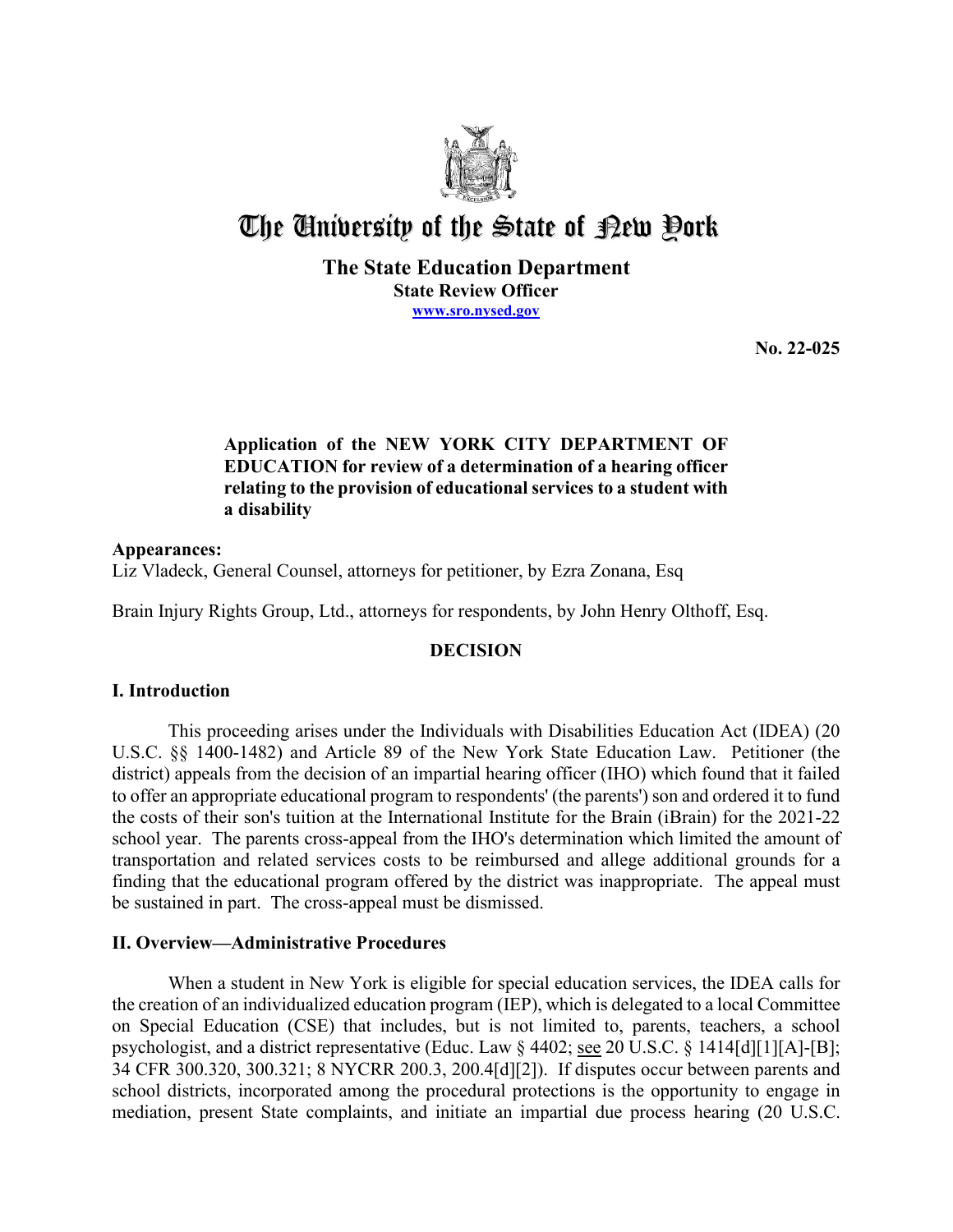§§ 1221e-3, 1415[e]-[f]; Educ. Law § 4404[1]; 34 CFR 300.151-300.152, 300.506, 300.511; 8 NYCRR 200.5[h]-[*l*]).

 New York State has implemented a two-tiered system of administrative review to address disputed matters between parents and school districts regarding "any matter relating to the 300.507[a][1]). First, after an opportunity to engage in a resolution process, the parties appear at NYCRR 200.5[j]). An IHO typically conducts a trial-type hearing regarding the matters in dispute process (34 CFR 300.510[b][2], [c], 300.515[a]; 8 NYCRR 200.5[j][5]). A party may seek a IHO is binding upon both parties unless appealed (Educ. Law § 4404[1]). identification, evaluation or educational placement of a student with a disability, or a student suspected of having a disability, or the provision of a free appropriate public education to such student" (8 NYCRR 200.5[i][1]; see 20 U.S.C. § 1415[b][6]-[7]; 34 CFR 300.503[a][1]-[2], an impartial hearing conducted at the local level before an IHO (Educ. Law § 4404[1][a]; 8 in which the parties have the right to be accompanied and advised by counsel and certain other individuals with special knowledge or training; present evidence and confront, cross-examine, and compel the attendance of witnesses; prohibit the introduction of any evidence at the hearing that has not been disclosed five business days before the hearing; and obtain a verbatim record of the proceeding (20 U.S.C. § 1415[f][2][A], [h][1]-[3]; 34 CFR 300.512[a][1]-[4]; 8 NYCRR 200.5[j][3][v], [vii], [xii]). The IHO must render and transmit a final written decision in the matter to the parties not later than 45 days after the expiration period or adjusted period for the resolution specific extension of time of the 45-day timeline, which the IHO may grant in accordance with State and federal regulations (34 CFR 300.515[c]; 8 NYCRR 200.5[j][5]). The decision of the

Officer (SRO) (Educ. Law § 4404[2]; <u>see</u> 20 U.S.C. § 1415[g][1]; 34 CFR 300.514[b][1]; 8 NYCRR 200.5[k]). The appealing party or parties must identify the findings, conclusions, and 300.514[b][2]; 8 NYCRR 279.12[a]). The SRO must ensure that a final decision is reached in the review and that a copy of the decision is mailed to each of the parties not later than 30 days after A party aggrieved by the decision of an IHO may subsequently appeal to a State Review orders of the IHO with which they disagree and indicate the relief that they would like the SRO to grant (8 NYCRR 279.4). The opposing party is entitled to respond to an appeal or cross-appeal in an answer (8 NYCRR 279.5). The SRO conducts an impartial review of the IHO's findings, conclusions, and decision and is required to examine the entire hearing record; ensure that the procedures at the hearing were consistent with the requirements of due process; seek additional evidence if necessary; and render an independent decision based upon the hearing record (34 CFR the receipt of a request for a review, except that a party may seek a specific extension of time of the 30-day timeline, which the SRO may grant in accordance with State and federal regulations (34 CFR 300.515[b], [c]; 8 NYCRR 200.5[k][2]).

## **III. Facts and Procedural History**

 developmental delay, and was legally blind, non-ambulatory, nonverbal, and had a shunt and a gastronomy tube (G-tube) (IHO Ex. 3 at p. 4, Dist. Ex. 3 at pp. 1, 55). The student had attended iBrain since March 2020 and was the subject of a prior impartial hearing resulting in an IHO decision dated November 9, 2021, which found that the district failed to offer the student a free At the time of the impartial hearing the student was sixteen years old, had previously received diagnoses of cerebral palsy, seizure disorder, hydrocephalus, dystonia, and global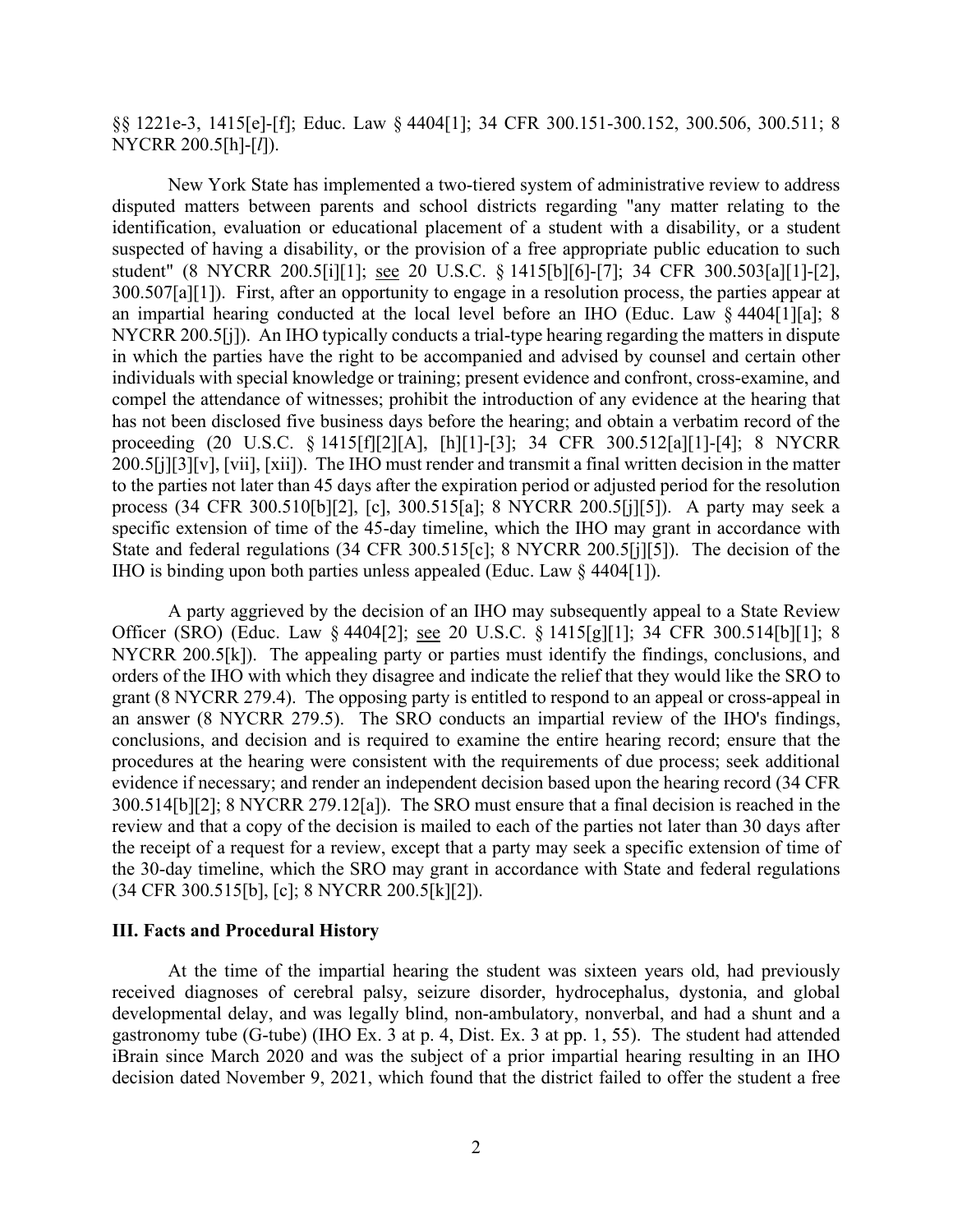proceeding) (IHO Ex. 3 at p. 28). appropriate public education (FAPE) for the 2018-19, 2019-2020, and 2020-21 school years (prior

 A neuropsychological independent education evaluation (IEE) was conducted on January deemed extremely low relative to his peers (Dist. Ex. 2 at pp. 11-12).<sup>1</sup> Academically, due to a to engage and sustain attention, the student scored in the extremely low range (*id.*). The comparable to his verbal cognitive abilities, which highlighted the need for assistance and support with reading, spelling, math, and expressive and receptive language (*id.* at p. 16). The psychologist academic progress" (id.). The psychologist determined that the student met the criteria for (id.). The psychologist found that, with evident parental dedication and an accommodating and progress towards personal and academic goals (id.). 18, 2021 during which the student was administered the Wechsler Intelligence Scale for Children, Fifth Edition (WISC-V), resulting in a full-scale IQ of 40 and reflecting that the student's verbal comprehension, visual-spatial, fluid reasoning, working memory, and processing speed were lack of language and cognitive skills, insufficient comprehension of task demands, and an inability psychologist indicated that the student's performance in verbal academic achievement was found that the student's communication disorder symptoms, attention and hyperactivity deficits, significant cognitive, language, and academic reading and spelling deficiencies with a presumed neurodevelopmental and neurocognitive etiologies, adaptive functioning and social skills difficulties "might continue to influence downstream cognitive performance and further hinder diagnoses of major neurocognitive disorder due to multiple etiologies, cerebral palsy, seizures, intellectual developmental disorder, moderate, and social (pragmatic) communication disorder placement, it was reasonable to expect that the student would develop helpful coping strategies

an IEP for the 2021-22 school year (see generally Dist. Ex. 3). The CSE reviewed the January 2020 progress report (id. at p. 1). Finding the student eligible for special education as a student 6:1+1 special class for core academic subjects in a district specialized school with full-time individual school nurse services, individual occupational therapy (OT) four times per week for 60 minutes, individual physical therapy (PT) five times per week for 60 minutes, individual speechminutes (id. at pp. 1, 48-49, 50). The March 2021 IEP also called for the student to receive full- time, individual health paraprofessional services, individual assistive technology services once per interface), and special transportation including 1:1 nursing services and oxygen, transportation On March 10, 2021, a CSE convened to conduct the student's annual review and formulate 2021 neuropsychological report, as well as a March 2021 teacher and related services report, a December 2021 vocational assessment, a December 2020 social history update,<sup>2</sup> and a November with a traumatic brain injury (TBI), the CSE recommended a 12-month program consisting of a language therapy five times per week for 60 minutes, individual vision education services three times per week for 60 minutes, and group parent counseling and training once per week for 60 week for 60 minutes including the use of switches daily (with both voice output and computer

<span id="page-2-0"></span><sup>&</sup>lt;sup>1</sup> The January 2021 neuropsychological IEE at public expense was ordered as part of the prior proceeding (see IHO Ex. III at p. 13).

<span id="page-2-1"></span> $2^2$  The March 2021 IEP lists the assessment date for the social history update as December 1, 2021; however, the assessment date, as indicated on the actual social history update report, is December 1, 2020 (compare Dist. Ex. 3 at p. 1, with Dist. Ex. 9 at p. 1).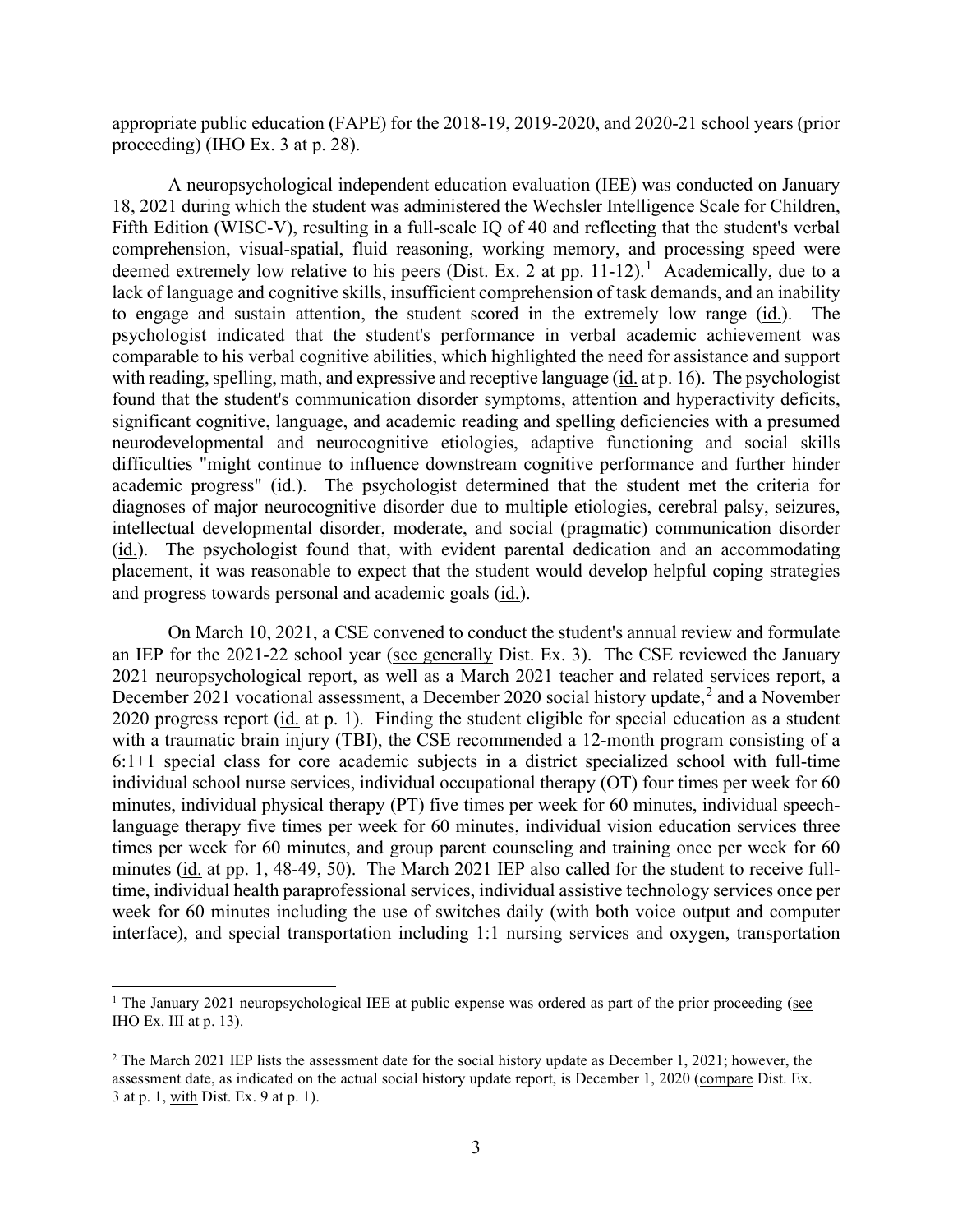from the closest curb location to school, a wheelchair lift bus, and limited travel time (*id.* at pp. 49, 55). The March 2021 IEP had a projected implementation date of March 24, 2021.

 In prior written notices dated March 16, 2021 and May 27, 2021, the district notified the process rights (Parent Ex. B at pp. 1-3; Dist. Ex. 4 at pp. 1-3). In school location letters dated Ex. 4 at pp. 8, 10). The school location letters also notified the parents that they could visit the assist in arranging a visit (Parent Ex. B at pp. 7, 9; Dist. Ex. 4 at pp. 8, 10). parents of the March 2021 CSE's determination that the student was eligible for special education services, identified the evaluative information considered by the CSE and the special education program and related services recommended for the student, and advised the parents of their due March 16, 2021 and May 27, 2021, the district apprised the parents of the name and location of the particular public school site the student was assigned to attend (Parent Ex. B at pp. 7, 9; Dist. school and provided the parents with the name and contact information for someone who could

By letter to the district dated June 23, 2021, the parents disagreed with the recommendations contained in the March 2021 IEP, as well as with the particular public school site to which the district assigned the student to attend for the 2021-22 school year, and notified the district of their intent to unilaterally place the student at iBrain for the 2021-22 school year and seek district funding of the cost thereof (Parent Ex. C).

 In June 2021, an assistive technology evaluation was conducted at the request of the CSE (Dist. Ex. 5). The purpose of the evaluation was to determine whether the student required an expectations of his daily environment, and if so, the type of system to best meet his educational and community needs (id. at pp. 2-3, 20-21). According to the communication matrix used for the the 26th percentile (*id.* at pp. 13-14). Also, based on the evaluation, the student presented with mounting system to assess his curriculum (id. at p. 21). The evaluators indicated that use of an the evaluation were limited to vocalizations and gestures, and provide him with a means to use augmentative and alternative communication (AAC) system to meet the communication evaluation, the student received a total score of 41 out of 160, meaning that he was found to be in significant challenges in all areas of communication, but most significantly expressive language (id. at pp. 18-19). Based on the evaluation, it was suggested that the student have the use of dynamic display speech-generating device with a two-panel Bluetooth switch and custom AAC device would augment the student's current communication abilities, which at the time of language to meet his daily needs (id. at pp. 18-19).

 A second neuropsychological IEE (bilingual) was conducted over a series of days in May and June 2021 (June 2021) (see Parent Ex. J).<sup>3</sup> The neuropsychologist found that that the student's trajectory" (id. at p. 6). She found that he met the criteria for a diagnosis of a profound intellectual potential was difficult to accurately quantify (id.). The neuropsychologist found that the student cerebral palsy and global delays across his language, memory, attention, and executive functioning severely limited his ability to care for himself independently or learn on a "typical academic disability, and as a result, formal neuropsychological testing was limited and his full cognitive demonstrated some receptive verbal comprehension and comprehended simple cause and effect associations (id.). The neuropsychologist recommended that the student continue to receive highly

<span id="page-3-0"></span><sup>&</sup>lt;sup>3</sup> The June 2021 neuropsychological IEE was also ordered as part of the prior proceeding (see IHO Ex. III at p. 13).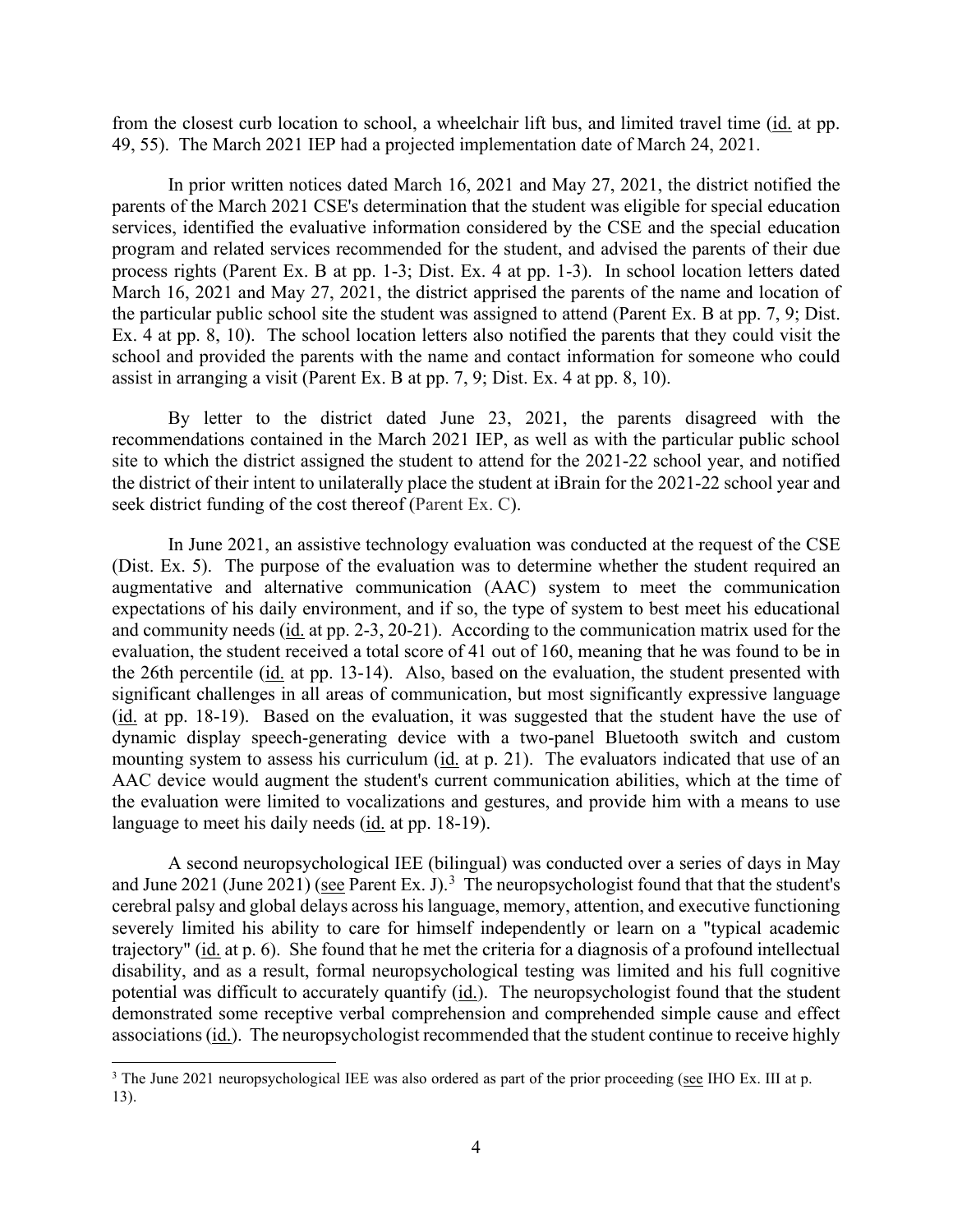the remainder of his education, which she opined "[i]n contrast a 6:1:1 District 75 classroom placement c[ould] provide the high degree of individualized attention" that the student required to make functional gains  $(id.)$ <sup>4</sup> She noted that "D75 programs" often included children with a specialized instruction provided to him at iBrain (id. at p. 7). She found that without the specialized, highly structured environment with a high frequency of services in a one-to-one setting, the student would likely experience skill regression (id.). The neuropsychologist recommended that the student stay in his then-current 6:1+1 special education class at iBrain for diagnosis of autism spectrum disorder, "a clinical presentation that require[d] different academic and supportive needs than those needed of child with an acquired brain injury" (id.). Also, the neuropsychologist recommended a 12-month educational plan, the highest number of hours possible for one-to-one related services in the form of one-hour long sessions of OT, PT, vision therapy, speech-language therapy, and assistive technology "weaved throughout his curriculum," as well as a nurse or health paraprofessional with the student throughout the entire school day and during transportation to and from school (id.). The neuropsychologist recommended that an emphasis be placed on the student's use of assisted technology in the form of his switch device (id. at p. 8).

 the 2021-22 school year (Parent Ex. E; Dist. Ex. 7 at pp. 6-14). On July 15, 2021, the parents executed a contract with Sisters Travel and Transportation Services, LLC (Sisters), for the On July 2, 2021, the parents executed a contract for the student's attendance at iBrain for transportation of the student to and from school during the 2021-22 school year (Parent Ex. K).

 reconvened a meeting on August 19, 2021, which was attended by district personnel, however the parents and iBrain staff did not attend (Parent Ex. N at pp. 57, 60). The CSE recommended the support of dynamic display speech generating device, and changed the student's eligibility classification from TBI to multiple disabilities (compare Dist. Ex. 3 at pp. 1, 48-49, with Parent After the student had been placed at iBrain for the 2021-22 school year, the CSE same program and services as recommended in March 2021, except that the CSE removed the recommendation for individual assistive technology services once per week for 60 minutes, changed the recommendation for assistive technology from the use of switches to a tablet with the Ex. N at pp. 1, 51-52).

# **A. Due Process Complaint Notice**

denied the student a FAPE for the 2021-22 school year (see Parent Ex. A). First, the parents argued at p. 3). The parents then alleged that both the March 2021 and August 2021 CSEs reviewed a "flawed" and inappropriate neuropsychological evaluation that "misdiagnosed" the student, "mischaracterized" his educational needs and abilities, and failed to make appropriate program In a due process complaint notice dated October 7, 2021, the parents alleged that the district that the district denied the parents' meaningful participation in the CSE process by failing to secure the attendance of the parents or iBrain staff at the August 2021 CSE meeting, alleging that the district failed to provide the parents notice "i.e. via a telephone call or physical letter sent to their home," stating instead that a notice sent by email "went to the parents' junk mail box," and alleging that iBrain staff was not notified of the August 2021 CSE meeting despite the district's "prior practice and procedure" of notifying iBrain staff of any new CSE meetings for their students (id.

<span id="page-4-0"></span><sup>&</sup>lt;sup>4</sup> District 75 or "D75" is terminology specific to this school district and generally refers to a specialized school.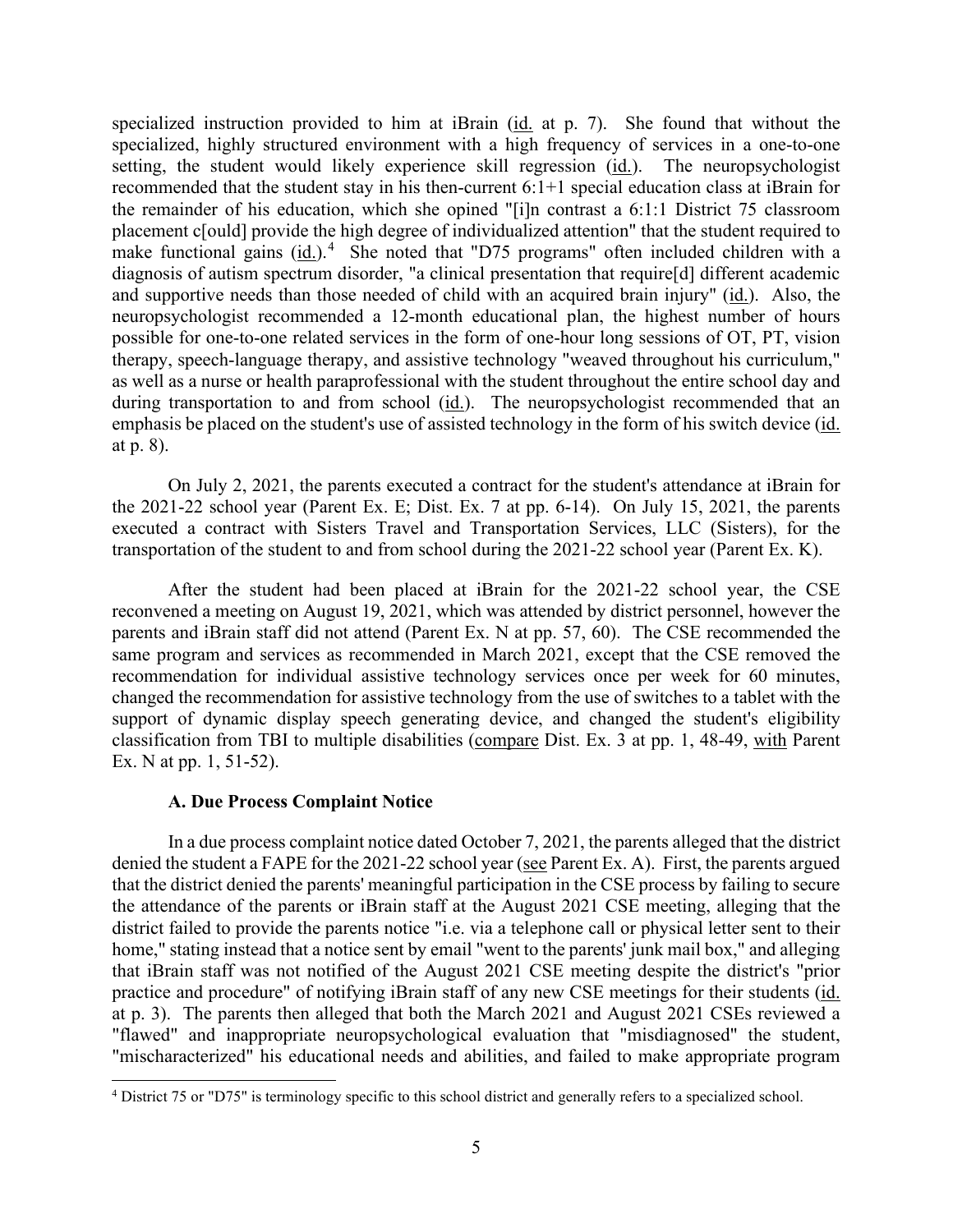recommendations or consider the impact of the student living in a bilingual household (id. at p. 4). According to the parents, the district failed to review the June 2021 bilingual neuropsychological IEE that appropriately diagnosed the student and made appropriate program recommendations to which the district had access as it was ordered by an IHO and conducted as part of the prior proceeding (*id.*). Next, the parents contended that the CSE incorrectly changed the student's classification from TBI to multiple disabilities on the student's August 2021 IEP (id.). The parents March and August 2021 CSEs "disregarded goals for services such as [m]usic [t]herapy" (id.). assistive technology supports such as AAC wheelchair mounts, relevant software, and adaptive training and counseling as the IEPs only included group counseling (*id.* at pp. 4-5, 6). also contended that the IEPs' annual goals failed to meet the student's needs, stating that the March 2021 CSE "disregarded goals for services and devices for [assistive technology]" and both the Additionally, the parents asserted that the IEPs: failed to recommend supports or training for the school staff who would work with the student who was "medically-fragile"; failed to include seating; failed to recommend music therapy; and did not properly recommend individual parent

 mandated on the student's IEP (Parent Ex. A at p. 5). The parents asserted that, had the student attended the assigned public school site, he would not have been grouped with other students with other instructional means" (id. at pp. 5, 6). Further, the parents "reserve[d] the right to raise any and provide the student with all related services needed to make meaningful progress (id. at p. 7). showed that some of the ramps were rusting and in fair to poor condition (id. at p. 6). Next, the parents argued that the district failed to recommend an appropriate school location, specifically alleging that the district's recommended 6:1+1 special class placement was for students who had received diagnoses of autism spectrum disorders and the specialized public school program did not offer the extended school day necessary to implement the related services impairments caused by brain injuries who have "unique needs which cannot be wholly met through other procedural or substantive issue that may come to their attention during the pendency of the litigation of this matter, including, but not limited to" challenges regarding the qualifications of district staff and providers, and the district's ability to maintain an appropriate student-to-staff ratio The parents also argued that the district failed to recommend an appropriate public school placement because the school was only partially accessible, which was a concern because the student was "non-ambulatory and wheelchair-bound," and a building condition assessment survey

 For relief, the parents requested an order declaring that the district denied the student a of tuition at iBrain for the 2021-22 school year including related services, nurse services, and a 1:1 fund an independent evaluation of the student in all areas of need  $(id.)$ . FAPE during the 2021-22 school year and that iBrain was appropriate, direct funding for the cost paraprofessional, and reimbursement and/or prospective funding of special education transportation with limited travel time, ventilator, air conditioning, lift bus/wheelchair accessibility, and a transportation nurse and paraprofessional, and related services as required (Parent Ex. A at p. 7). Additionally, the parents requested a reconvened CSE meeting to address changes if necessary, an order compelling the district to provide assistive technology services and devices and AAC to assist the student with communication, and an order directing the district to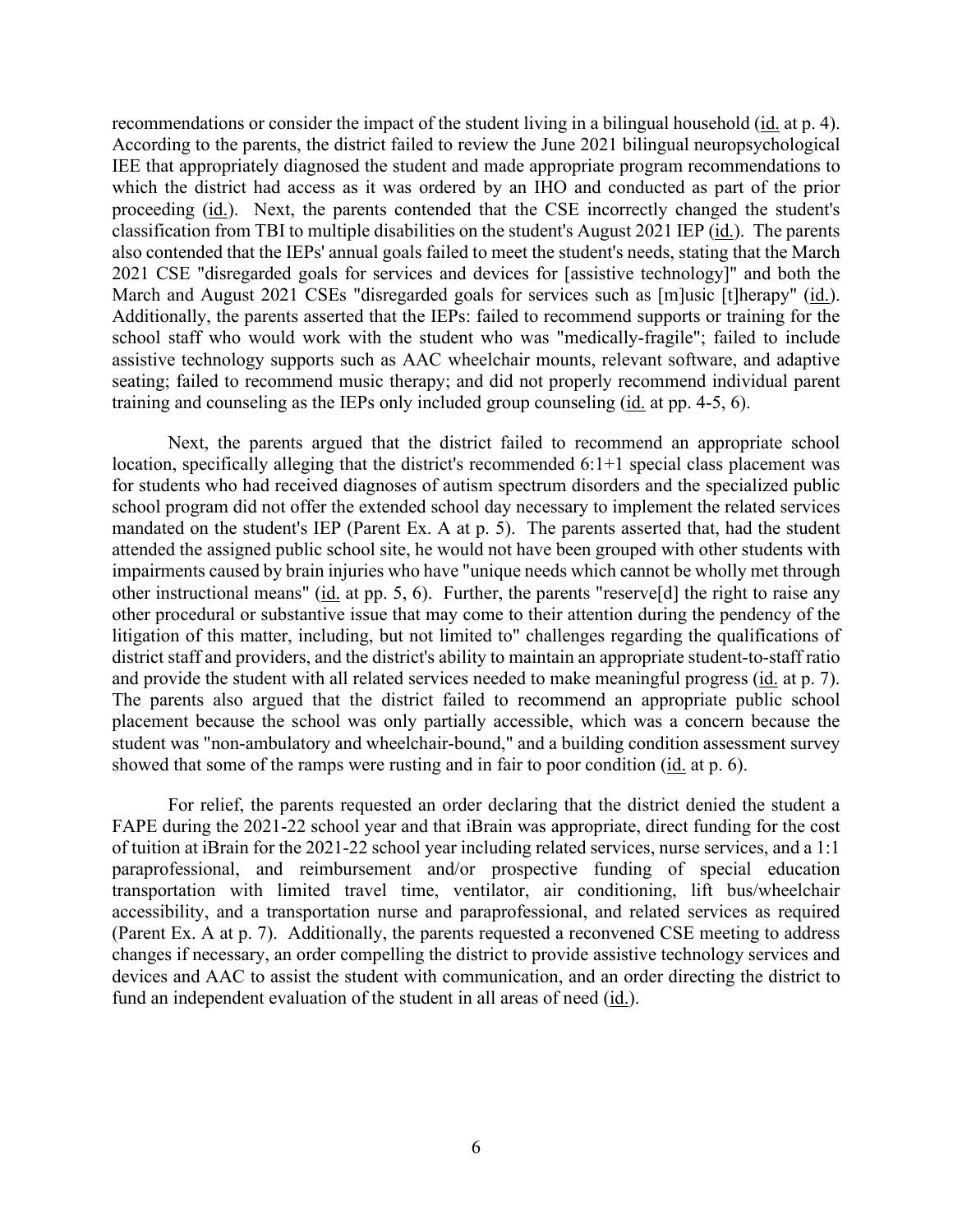#### **B. Impartial Hearing Officer Decision**

2021 after three days of proceedings (Tr. pp. 1-174).<sup>5</sup> In a final decision dated February 9, 2022, An impartial hearing convened on November 8, 2021 and concluded on December 14, the IHO determined that the district failed to offer the student a FAPE for the 2021-22 school year, that iBrain was an appropriate unilateral placement, and that equitable considerations weighed in favor of the parents' request for an award of tuition reimbursement (IHO Decision at pp. 11-15).

 opportunity to have meaningful participation in the process" as the parents were not present at the Initially, the IHO stated that it was "undisputed" that the parents agreed with the March 2021 CSE recommendations, with the exception of the recommended "D75" specialized public school placement and noted that the "August IEP mirrored the March IEP except that it included the report on [assistive technology] and changed the classification" (IHO Decision at p. 11). With respect to the parents' participation claim, the IHO found that the parents "did not have the August 2021 CSE meeting, noting the parents' arguments that the meeting notice went to his "junk email" and iBrain was not notified of the August meeting (id. at pp. 11-12).

 on the evidence presented the recommendations were appropriate" for the student (IHO Decision the IHO cited testimony of a district witness that the "services could be implemented in the D75 age range for the 2021-22 school year that "the student could have enrolled in" (id.). Ultimately, 6:1:1 with children on the autism spectrum inappropriate" (*id.* at pp. 12-13). In particular, the IHO evaluation that she was concerned for the student's safety given his visual impairment and lack of mobility in a classroom with students who were ambulatory, "on the autism spectrum [and] who would have stereotypical maladaptive behaviors" (id. at p. 12). With respect to the March 2021 CSE's recommendation for a  $6:1+1$  special class placement with related services in a "D75" specialized public school program, the IHO found that "[b]ased at p. 12). In addition with respect to the assigned public school's capacity to implement the IEP, school day" as "typically the students are self-contained for 4 periods a day which would allow a provider to push in 60 minute intervals" and there were five available 6:1+1 classes in the student's however, the IHO found that "[t]he placement in the D75 environment would not be appropriate for the student" stating that "[s]ignificant safety issues involving other students, and the need for highly intensive instruction which is different than his classmates makes the placement in a D75 referenced testimony of the evaluator who had conducted the June 2021 neuropsychological

 In addition, with respect to the student's classification, the IHO found that, as the change from TBI to multiple disabilities was made by the August 2021 CSE when the parents were not present "through no fault of [their] own" and there was nothing in the record to warrant the change, at pp. 13, 15). With regard to transportation, the IHO found that the parents were entitled to transportation costs to and from school for 2021-22 school year; however, with respect to the Sisters transportation contract the IHO found that the cost was "excessive" and the hearing record that "the classification should be changed back" and reflected on the student's IEP (IHO Decision did not show that the provider billed monthly as required by the contract, thereby voiding the

<span id="page-6-0"></span>unappealed IHO decision dated November 9, 2021 (Tr. pp. 26-27; see IHO Ex. 3). The IHO issued a interim decision dated December 13, 2021 finding the student's pendency program at iBrain retroactive to October 7, 2021, the date of the due process complaint notice (Dec. 13, 2022 Interim IHO Decision).  $<sup>5</sup>$  At the December 13, 2021 hearing date, the parties agreed that the basis for the student's pendency lay in the</sup>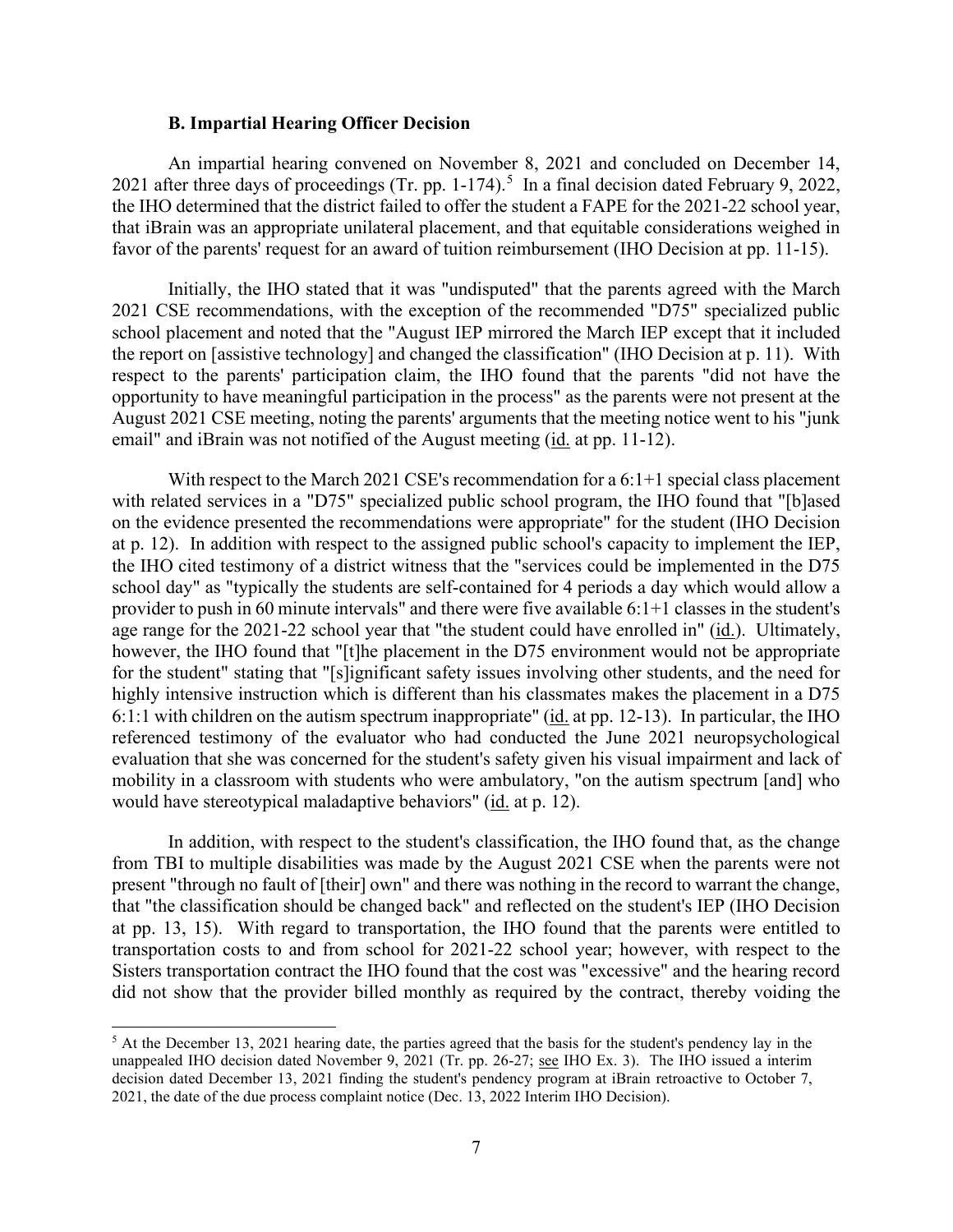contract; the IHO opined that the parties did not know the "true costs" of transportation for the student and the amount charged was "exorbitant" (id. at pp. 13-14,15). With respect to tuition and would be calculated on an hourly basis on top of a base tuition and noted that "in any given day rate to be paid for related services" (*id.* at p. 14). related services fees, the IHO noted that the contract contemplated that the cost of related services the providers are with the [student] for more than 4 hours per day, which [called into] question[] the reasonableness of the base tuition plus an additional amount equal to more than half of the base

 providers upon receipt of invoices and proof of independent contractor status at the rate of \$104 150 percent of the rate the transportation provider would receive for the same services if funded As relief, the IHO ordered the district to: (1) pay the base cost of the student's tuition at iBrain for the 2021-22 school year; (2) pay for the related services of any independent service per hour, except that if the providers were employees of iBrain, upon receipt of invoices, pay the pay rate charged if funded by Medicaid for the same service; and (3) upon receipt of invoices, pay by Medicaid (IHO Decision at p. 16).

# **IV. Appeal for State-Level Review**

 The district appeals and asserts that the IHO erred in finding that the district failed to offer extent she determined the parents were denied meaningful participation in the IEP process because CSE called the parents on the day of the meeting. The district contends that the IHO erred in to the CSE and the CSE was not required to consider it. Next, the district asserts that the IHO the student a FAPE for the 2021-22 school year. The district argues that the IHO erred to the they did not attend the August 2021 IEP meeting, as the district complied with CSE meeting notice requirements, the parents conceded receipt of the meeting notice in their junk email folder, and the admitting the June 2021 neuropsychological IEE into evidence as the parents failed to provide it erred in changing the student's classification from TBI to multiple disabilities as either classification would have been appropriate based on the student's diagnoses and the IHO found the recommended program was substantively appropriate.

 grouping evidence," first, based on speculation that students with autism "might pose a danger to based on speculation regarding "supposed differences in the academic and instructional programs both would require." The district further asserts that, even if the June 2021 neuropsychological IEE and related testimony were to be considered, they should be given no weight because the safety, among other things. The district also notes that no testimony from the assistant principal In addition, the district asserts that the IHO erred in finding the assigned public school site inappropriate as the IHO's reasoning was based on impermissible "retrospective functional the [s]tudent based on their physical and social differences and management needs" and second, opinions were unsupported as the evaluator had never visited the school, was unable to discuss specifics of the student's program, and made speculative assumptions regarding the student's from the assigned public school site suggested that it was unsafe for the student or otherwise inappropriate.

 The district requests that the IHO's finding that the district denied the student a FAPE for as it was capricious and contradictory. Alternatively, if the SRO finds that the district did not the 2021-22 school year be reversed and that the IHO's award of relief be annulled in its entirety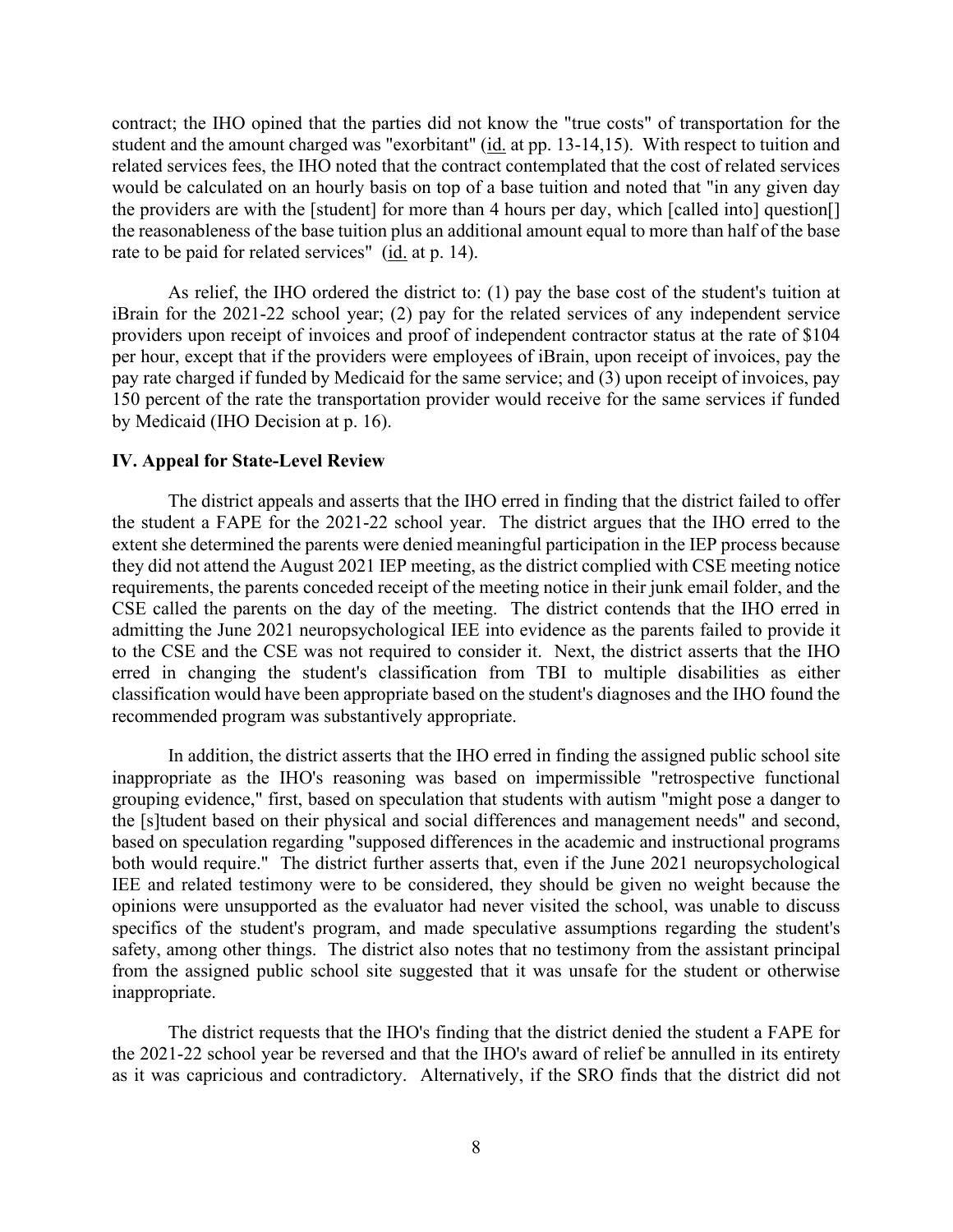provide a FAPE, the district requests that the case be remanded for reconsideration of the relief awarded.

 aware of because it was ordered by the IHO in the prior proceeding and was funded by the district, as well as properly considered the neuropsychologist's expert testimony. The parents also assert with a majority of students having received diagnoses on the autism spectrum. As for a cross- appeal, the parents assert that there were additional bases upon which the IHO should have found have found that the August 2021 CSE's removal of assistive technology services from the IEP and within the school day should have been given no weight. The parents further allege that the IHO FAPE. Finally, the parents allege that the IHO erred by not awarding the full cost of related services and transportation for the student and improperly determined that these costs should be linked to Medicaid rates for reimbursement. For relief, the parents request that the district be In an answer and cross-appeal, the parents assert that the IHO correctly found that the district denied the student a FAPE during the 2021-22 school year, noting among other things, that the IHO properly admitted the June 2021 neuropsychological evaluation, which the district was that the IHO properly ordered the district to change the student's disability classification back to TBI, properly considered testimony relating to the June 2021 neuropsychological IEE regarding the inappropriateness of the district's assigned school placement, and properly found the assigned school to be inappropriate for the student based on safety concerns and the make-up of the class that the district denied the student a FAPE. Specifically, the parents contend that the IHO should failure to provide the student with an assistive technology device while attending iBrain denied the student a FAPE because he is nonverbal and needs the services and device in order to better communicate. In addition, the parents contend that the IHO should have found that it was "mathematically impossible" to provide the services on the March and August 2021 IEPs at the district's assigned public school site and that testimony that the services could be implemented should have found that the district's failure to recommend music therapy denied the student a required to directly fund the costs of the student's attendance at iBrain, including tuition, related services, assistive technology devices, and transportation.

 In an answer to the cross-appeal, the district asserts that: the parents were not aggrieved by issues not addressed in the IHO's FAPE determination; once the student was unilaterally placed the district was no longer required to provide assistive technology services; the record supports that the district's placement was capable of providing related services in the frequency and duration required by both IEPs; music therapy was not required to provide the student with a FAPE; and the IHO's award was capricious and contrary.

In a reply, the parents respond to the district's answer to the cross-appeal.

## **V. Applicable Standards**

Two purposes of the IDEA (20 U.S.C. §§ 1400-1482) are (1) to ensure that students with disabilities have available to them a FAPE that emphasizes special education and related services designed to meet their unique needs and prepare them for further education, employment, and independent living; and (2) to ensure that the rights of students with disabilities and parents of such students are protected (20 U.S.C. § 1400[d][1][A]-[B]; see generally Forest Grove Sch. Dist. v. T.A., 557 U.S. 230, 239 [2009]; Bd. of Educ. of Hendrick Hudson Cent. Sch. Dist. v. Rowley, 458 U.S. 176, 206-07 [1982]).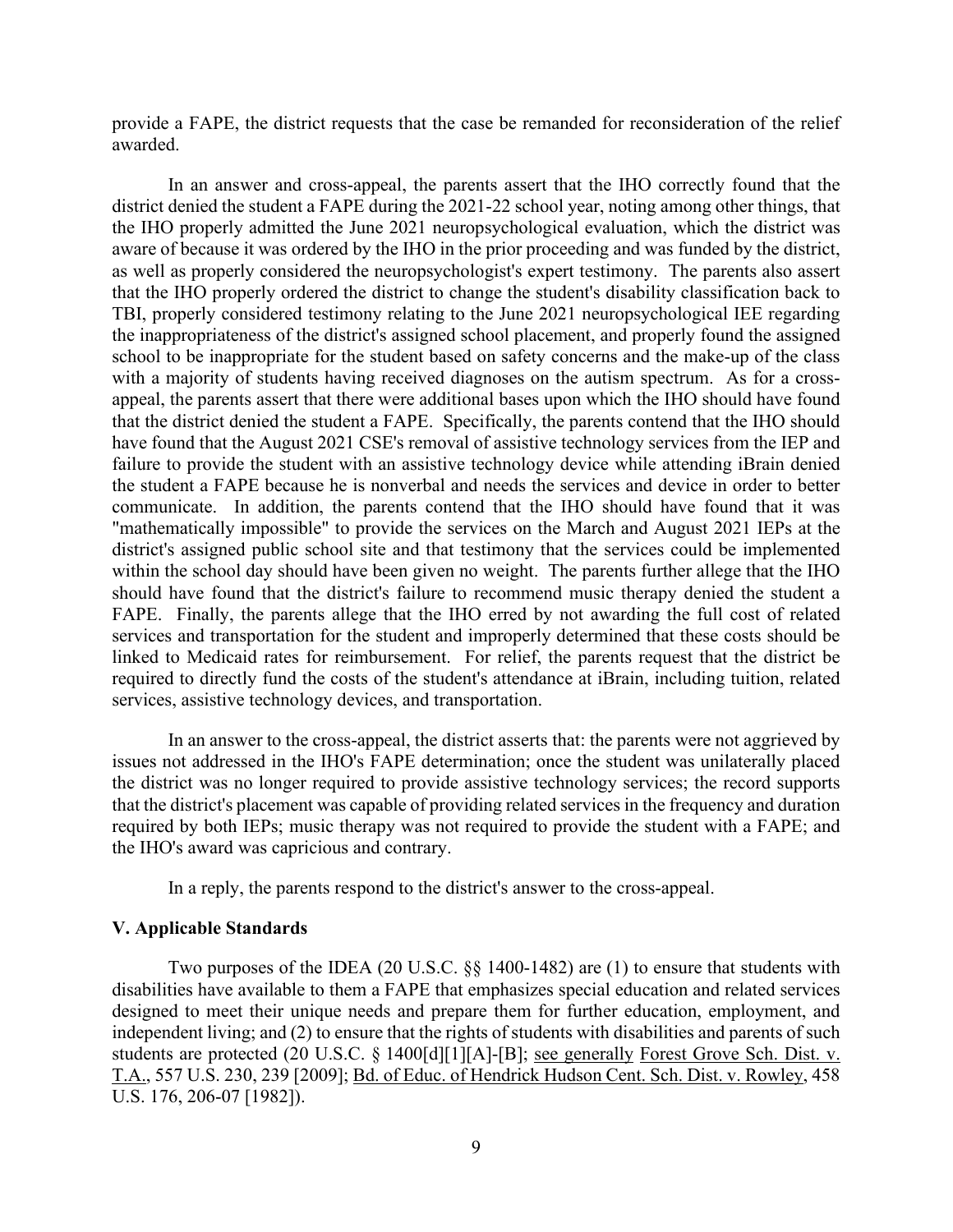A FAPE is offered to a student when (a) the board of education complies with the 2014]; <u>R.E. v. New York City Dep't of Educ.</u>, 694 F.3d 167, 189-90 [2d Cir. 2012]; <u>M.H. v. New</u> 458 U.S. at 206; see T.P. v. Mamaroneck Union Free Sch. Dist., 554 F.3d 247, 253 [2d Cir. 2009]). errors render an IEP legally inadequate under the IDEA (M.H., 685 F.3d at 245; A.C. v. Bd. of parents' opportunity to participate in the decision-making process regarding the provision of a procedural requirements set forth in the IDEA, and (b) the IEP developed by its CSE through the IDEA's procedures is reasonably calculated to enable the student to receive educational benefits (Rowley, 458 U.S. at 206-07; T.M. v. Cornwall Cent. Sch. Dist., 752 F.3d 145, 151, 160 [2d Cir. York City Dep't of Educ., 685 F.3d 217, 245 [2d Cir. 2012]; Cerra v. Pawling Cent. Sch. Dist., 427 F.3d 186, 192 [2d Cir. 2005]). "'[A]dequate compliance with the procedures prescribed would in most cases assure much if not all of what Congress wished in the way of substantive content in an IEP'" (Walczak v. Fla. Union Free Sch. Dist., 142 F.3d 119, 129 [2d Cir. 1998], quoting Rowley, 458 U.S. at 206; <u>see T.P. v. Mamaroneck Union Free Sch. Dist.</u>, 554 F.3d 247, 253 [2d Cir. 2009]).<br>The Supreme Court has indicated that "[t]he IEP must aim to enable the child to make progress.<br>After all, the essential fu advancement" (Endrew F. v. Douglas Cty. Sch. Dist. RE-1, 580 U.S. \_\_, 137 S. Ct. 988, 999 [2017]). While the Second Circuit has emphasized that school districts must comply with the checklist of procedures for developing a student's IEP and indicated that "[m]ultiple procedural violations may cumulatively result in the denial of a FAPE even if the violations considered individually do not" (R.E., 694 F.3d at 190-91), the Court has also explained that not all procedural Educ. of the Chappaqua Cent. Sch. Dist., 553 F.3d 165, 172 [2d Cir. 2009]; Grim v. Rhinebeck Cent. Sch. Dist., 346 F.3d 377, 381 [2d Cir. 2003]). Under the IDEA, if procedural violations are alleged, an administrative officer may find that a student did not receive a FAPE only if the procedural inadequacies (a) impeded the student's right to a FAPE, (b) significantly impeded the FAPE to the student, or (c) caused a deprivation of educational benefits (20 U.S.C. § 1415[f][3][E][ii]; 34 CFR 300.513[a][2]; 8 NYCRR 200.5[j][4][ii]; Winkelman v. Parma City Sch. Dist., 550 U.S. 516, 525-26 [2007]; R.E., 694 F.3d at 190; M.H., 685 F.3d at 245).

based on a determination of whether the student received a FAPE  $(20 \text{ U.S.C. } 8 \text{ 1415}[\text{f}][3][\text{E}][i])$ . adequacy of a given IEP turns on the unique circumstances of the child for whom it was created" produce progress, not regression,' and . . . affords the student with an opportunity greater than mere The IDEA directs that, in general, an IHO's decision must be made on substantive grounds A school district offers a FAPE "by providing personalized instruction with sufficient support services to permit the child to benefit educationally from that instruction" (Rowley, 458 U.S. at 203). However, the "IDEA does not itself articulate any specific level of educational benefits that must be provided through an IEP" (Walczak, 142 F.3d at 130; see Rowley, 458 U.S. at 189). "The (Endrew F., 137 S. Ct. at 1001). The statute ensures an "appropriate" education, "not one that provides everything that might be thought desirable by loving parents" (Walczak, 142 F.3d at 132, quoting Tucker v. Bay Shore Union Free Sch. Dist., 873 F.2d 563, 567 [2d Cir. 1989] [citations omitted]; see Grim, 346 F.3d at 379). Additionally, school districts are not required to "maximize" the potential of students with disabilities (Rowley, 458 U.S. at 189, 199; Grim, 346 F.3d at 379; Walczak, 142 F.3d at 132). Nonetheless, a school district must provide "an IEP that is 'likely to 'trivial advancement'" (Cerra, 427 F.3d at 195, quoting Walczak, 142 F.3d at 130 [citations omitted]; see T.P., 554 F.3d at 254; P. v. Newington Bd. of Educ., 546 F.3d 111, 118-19 [2d Cir. 2008]). The IEP must be "reasonably calculated to provide some 'meaningful' benefit" (Mrs. B. v. Milford Bd. of Educ., 103 F.3d 1114, 1120 [2d Cir. 1997]; see Endrew F., 137 S. Ct. at 1001 [holding that the IDEA "requires an educational program reasonably calculated to enable a child to make progress appropriate in light of the child's circumstances"]; Rowley, 458 U.S. at 192).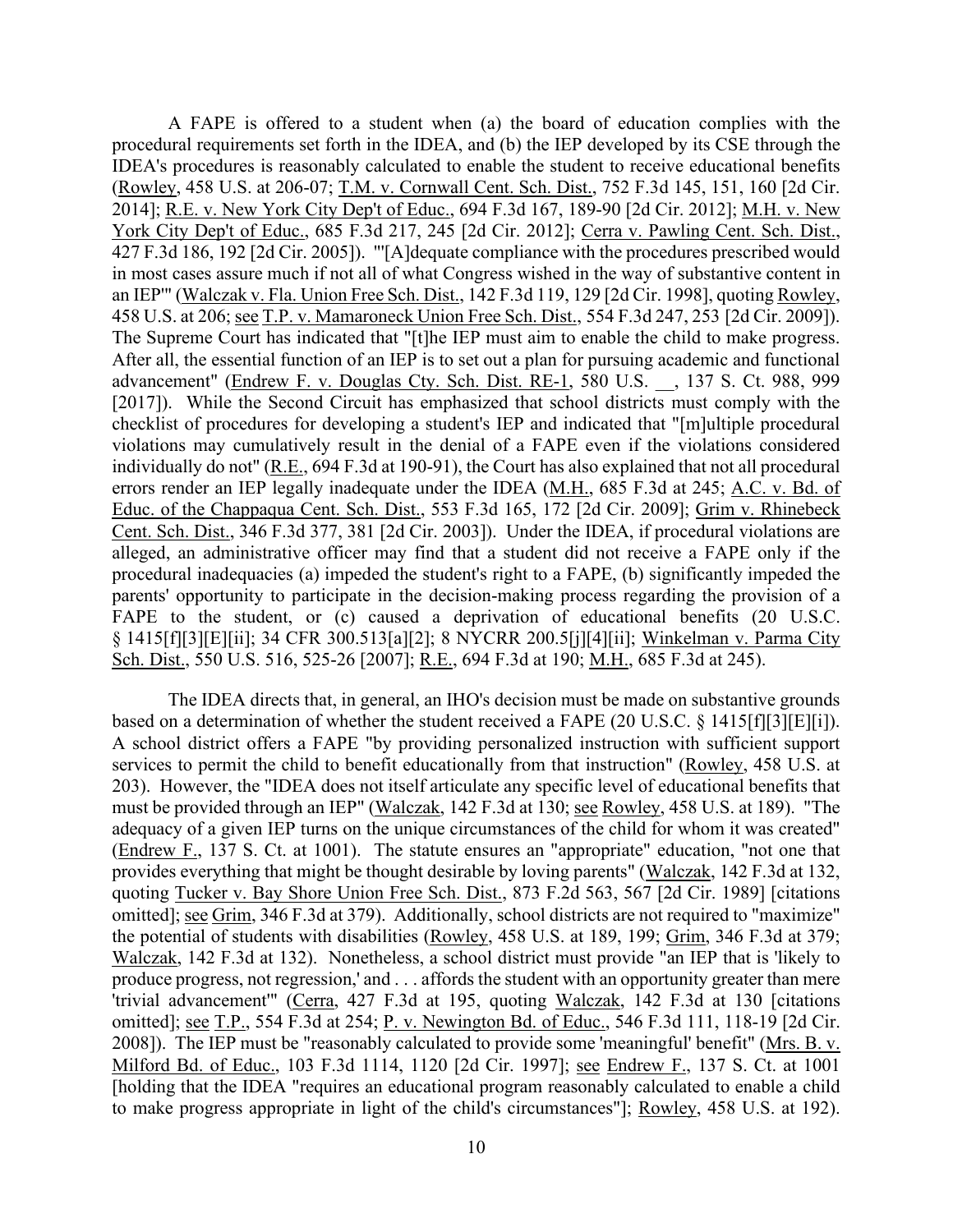200.6[a][1]; <u>see Newington,</u> 546 F.3d at 114; Gagliardo v. Arlington Cent. Sch. Dist., 489 F.3d The student's recommended program must also be provided in the least restrictive environment (LRE) (20 U.S.C. § 1412[a][5][A]; 34 CFR 300.114[a][2][i], 300.116[a][2]; 8 NYCRR 200.1[cc], 105, 108 [2d Cir. 2007]; Walczak, 142 F.3d at 132).

An appropriate educational program begins with an IEP that includes a statement of the student's present levels of academic achievement and functional performance (see 34 CFR 300.320[a][1]; 8 NYCRR 200.4[d][2][i]), establishes annual goals designed to meet the student's needs resulting from the student's disability and enable him or her to make progress in the general education curriculum (see 34 CFR 300.320[a][2][i], [2][i][A]; 8 NYCRR 200.4[d][2][iii]), and provides for the use of appropriate special education services (see 34 CFR 300.320[a][4]; 8 NYCRR 200.4[d][2][v]).<sup>6</sup>

 70 [1985]; R.E., 694 F.3d at 184-85; T.P., 554 F.3d at 252). In Burlington, the Court found that in a proper case under the IDEA (471 U.S. at 370-71; see Gagliardo, 489 F.3d at 111; Cerra, 427 (Burlington, 471 U.S. at 370-71; <u>see</u> 20 U.S.C. § 1412[a][10][C][ii]; 34 CFR 300.148). A board of education may be required to reimburse parents for their expenditures for private educational services obtained for a student by his or her parents, if the services offered by the board of education were inadequate or inappropriate, the services selected by the parents were appropriate, and equitable considerations support the parents' claim (Florence County Sch. Dist. Four v. Carter, 510 U.S. 7 [1993]; Sch. Comm. of Burlington v. Dep't of Educ., 471 U.S. 359, 369- Congress intended retroactive reimbursement to parents by school officials as an available remedy F.3d at 192). "Reimbursement merely requires [a district] to belatedly pay expenses that it should have paid all along and would have borne in the first instance" had it offered the student a FAPE

the appropriateness of such placement (Educ. Law  $\S$  4404[1][c]; <u>see R.E.</u>, 694 F.3d at 184-85). The burden of proof is on the school district during an impartial hearing, except that a parent seeking tuition reimbursement for a unilateral placement has the burden of proof regarding

# **VI. Discussion**

#### **A. Scope of Review**

 decision, identify the findings, conclusions, and orders to which exceptions are taken, or the failure Before addressing the merits, a determination must be made regarding which claims are properly before me on appeal. State regulation governing practice before the Office of State Review requires that a cross-appeal "clearly specify the reasons for challenging the [IHO's] or refusal to make a finding, and shall indicate the relief sought by the respondent (8 NYCRR 279.4[f]). Additionally, State regulation provides that a pleading must set forth "a clear and concise statement of the issues presented for review and the grounds for reversal or modification to be advanced, with each issue numbered and set forth separately," and further specify that "any issue not identified in a party's request for review, answer, or answer with cross-appeal shall be

<span id="page-10-0"></span> ambitious in light of his [or her] circumstances, just as advancement from grade to grade is appropriately <sup>6</sup> The Supreme Court has stated that even if it is unreasonable to expect a student to attend a regular education setting and achieve on grade level, the educational program set forth in the student's IEP "must be appropriately ambitious for most children in the regular classroom. The goals may differ, but every child should have the chance to meet challenging objectives" (Endrew F., 137 S. Ct. at 1000).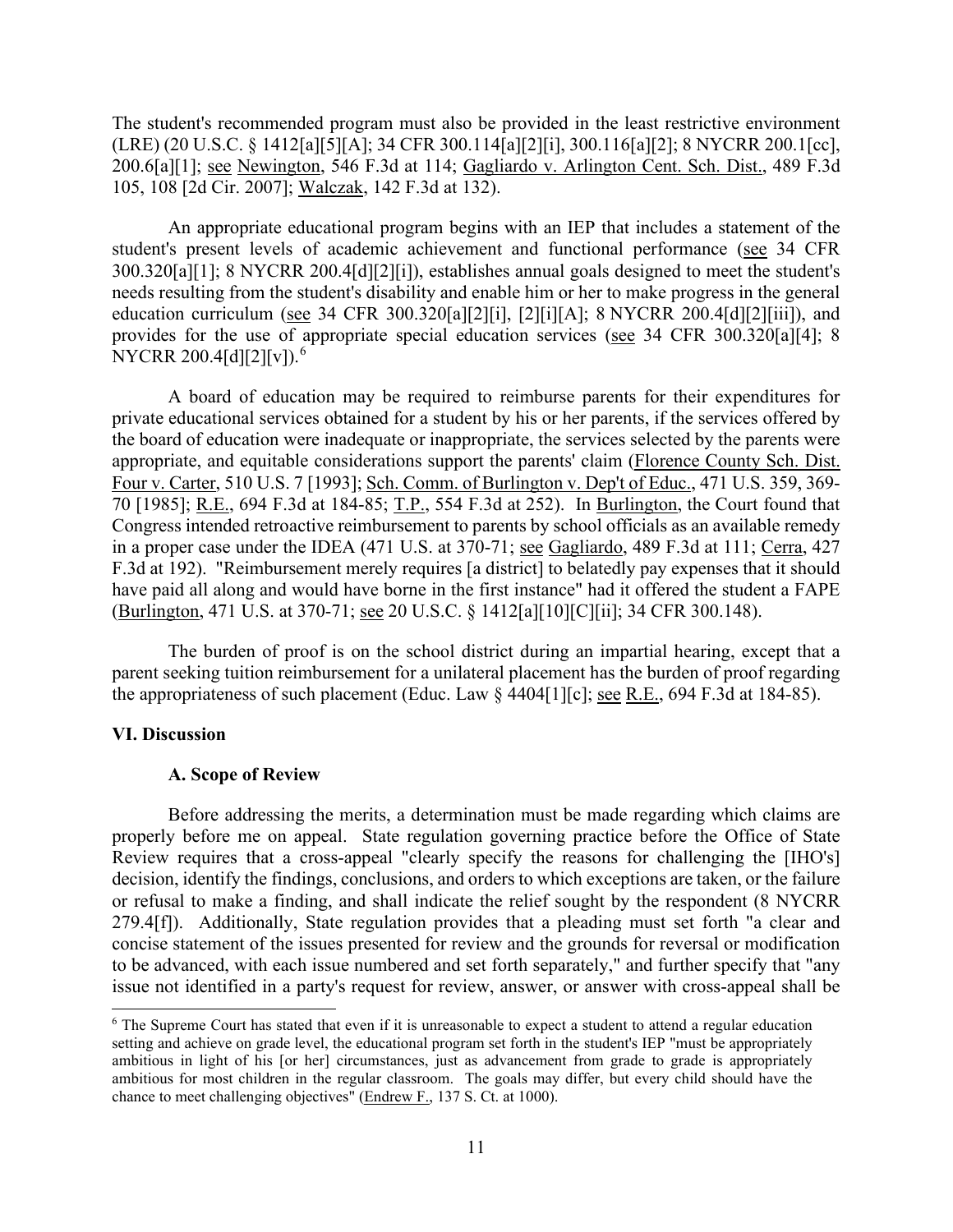deemed abandoned and will not be addressed by a State Review Officer" (8 NYCRR 279.8[c][2], [4]; see 8 NYCRR 279.4[a]).

 district denied the student a FAPE. Contrary to the district's position, it is incumbent on a party to lest the issues be deemed waived (see 8 NYCRR 279.8[c][4]). When State regulations governing made by the IHO (or failures to rule) that were unfavorable to the prevailing party (see N.Y. State Initially, there is no merit to the district's argument in its answer to the cross-appeal that the parents were not aggrieved by the IHO's failure to reach certain issues and therefore that the parents could not properly allege within a cross-appeal alternative basis for a finding that the raise any additional bases for finding a denial of FAPE not addressed by the IHO in a cross-appeal appeals before the Office of State Review were last amended, it was specifically contemplated that a prevailing party would be chargeable with the knowledge that they may have to defend themselves in an appeal and that might require a cross-appeal of any underlying determinations Register Vol. 38, Issue 26, at p. 49 [June 29, 2016]; Application of a Student with a Disability, Appeal No. 18-131). Here, the parents have properly cross-appealed from the IHO's decision not to address certain issues raised in their due process complaint notice.

 from the student's programming, the parents have not appealed from the IHO's determinations that the recommendations (including the 6:1+1 special class and related services) in the IEPs were appropriate (see IHO Decision at p. 12). In addition, although the parents interpose a cross-appeal school personnel, extended school day services, individual parent counseling and training services, or recommendations for assistive technology devices (see Parent Ex. A at pp. 4-6).<sup>7</sup> The parents However, turning to the claims included in the parents' cross-appeal, aside from alleging that the IHO should have found that the March 2021 CSE failed to recommend music therapy for the student and that the August 2021 CSE inappropriately removed assistive technology services identifying additional grounds upon which they allege the IHO should have relied upon to find the district denied the student a FAPE, there were several allegations in the parents' October 2021 due process complaint notice that the IHO did not address that the parents have not pursued on appeal (see Parent Ex. A; IHO Decision). In particular, on appeal, the parents have not alleged that the IHO erred by failing to address their claims that the CSEs inappropriately considered the January 2021 neuropsychological IEE or failed to consider the June 2021 neuropsychological IEE, or that the annual goals included in the IEPs were inadequate, that the IEPs failed to include supports for have also not pursued their claims that the assigned public school site was only partially accessible (id. at p. 6). Accordingly, as the parents have not pursued these claims on appeal, they are deemed abandoned and will not be further discussed.

#### **B. March 2021 IEP—Music Therapy**

2021 IEP in their October 2021 due process complaint notice (see Parent Ex. A), the evidence is At the outset, I note that, while the parents set forth several claims pertaining to the August

<span id="page-11-0"></span> $7$  With respect to the IEEs, in response to the district's allegation in the request for review, the parents in their (see Answer ¶ 28-30). In addition, although the parents allege that the IHO erred by not addressing the August 2021 CSE's removal of assistive technology services from the IEP, they do not pursue their claim about the answer argue that the IHO correctly admitted and considered the June 2021 neuropsychological IEEs; however, the parents do not revive their claims regarding the August 2021 CSE's alleged failure to consider the evaluation appropriateness of assistive technology devices recommended in the IEPs (see Answer ¶¶ 43-47).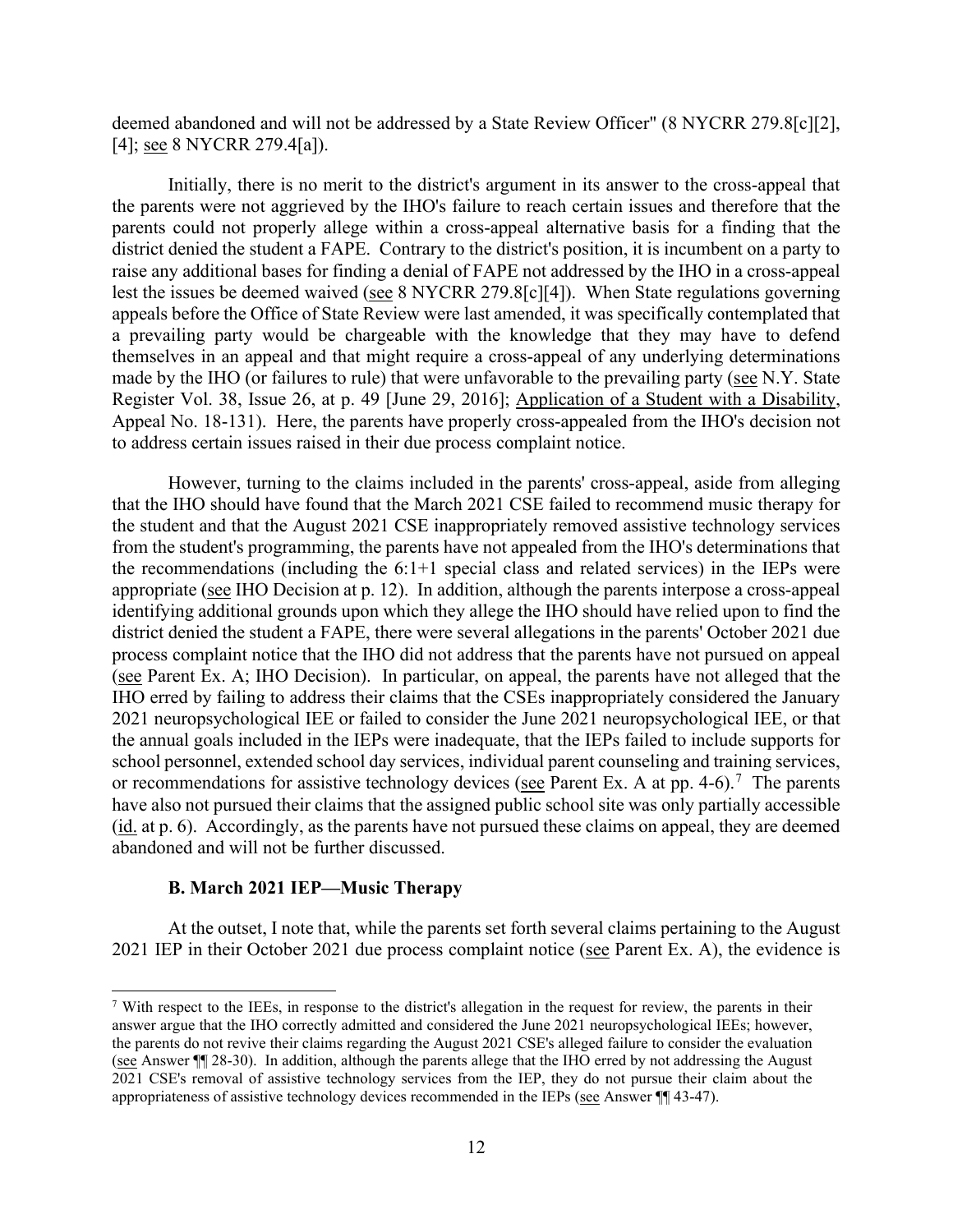clear that the March 2021 IEP was the IEP in place at the time the parents rejected the public that the district had identified in March and May 2021 school location letters (Parent Ex. C; see Parent Ex. B at p. 7; Dist. Ex. 4 at pp. 9-10). When the August 2021 CSE convened, the student the operative program at the time the parents "decide[d] whether to make a unilateral placement . . . [and] [t]he appropriate inquiry is into the nature of the program actually offered" (R.E. 694 F.3d) at 187-88). school proposal and made their decision to unilaterally place the student at iBrain—demonstrated by the parents' June 2021 letter notifying the district of their intention to unilaterally place the student based on their disagreement with the March 2021 IEP and the particular public school site had already started attending iBrain for the 2021-22 school year. Thus, the March 2021 IEP was

 music therapy. The parents allege in their cross-appeal that the IHO should have found that the However, reviewing the claims that remain at issue on appeal, the only surviving allegation regarding the appropriateness of the March 2021 IEP relates to the CSE's failure to recommend district's failure to recommend music therapy denied the student a FAPE. The district asserts that music therapy was not required to provide the student with a FAPE.

 p. 38). According to the school report, the student had been receiving music therapy services breaks, demonstrations, repetition, and processing/response time (*id.*). According to the report, and speech-language skills (id.). Annual goals recommended in the report indicated the student skills by playing an instrument or vocalizing to complete a phrase (*id.* at pp. 37-38). The director The iBrain school report relied upon by the March 2021 CSE recommended that the student receive two 60-minute sessions of music therapy on a push-in and pull-out basis (Dist. Ex. 13 at during the 2020-21 school year (id. at p. 14). The report reflected that the student appeared to enjoy music and responded to various instruments and sounds (id.). The report further described a 60-minute session of music therapy as consisting of a hello song, "improvisational music" to support expression and relatedness, exploration of instruments, and a goodbye song, as well as time allotted for transitioning, transfers, preparing and setting up activities and equipment, rest the student's received music therapy services to work on goals related to sensorimotor, cognition, would use upper extremities to play an instrument, participate in interpersonal interactions by attending to the same instrument as the therapist, and increase expression and communication of special education at iBrain testified that music "accesse[d] a different pathway for processing information," which for the student was "not as impacted as his processing of language," thereby providing him "another way of receiving and responding to information" (Tr. p. 104).

that were privately obtained by parents in a private school (see R.B. v. New York City Dep't. of While the March 2021 IEP did not include a recommendation for music therapy services (see Dist. Ex. 3 at pp. 48-49), a school district is not required to mirror the same services in its IEP Educ., 2013 WL 5438605 at \*15 [S.D.N.Y. Sept. 27, 2013] [explaining that the appropriateness of a district's program is determined by its compliance with the IDEA's requirements, not by its similarity (or lack thereof) to the unilateral placement], aff'd, 589 Fed. App'x 572 [2d Cir. Oct. 29, 2014]; M.H. v. New York City Dep't. of Educ., 2011 WL 609880, at \*11 [S.D.N.Y. Feb. 16, 2011] [finding that "'the appropriateness of a public school placement shall not be determined by comparison with a private school placement preferred by the parent'"], quoting M.B. v. Arlington Cent. Sch. Dist., 2002 WL 389151, at \*9 [S.D.N.Y. Mar. 12, 2002]). A review of the IEP as a whole reflects that the CSE addressed the goals underlying the recommendation for music therapy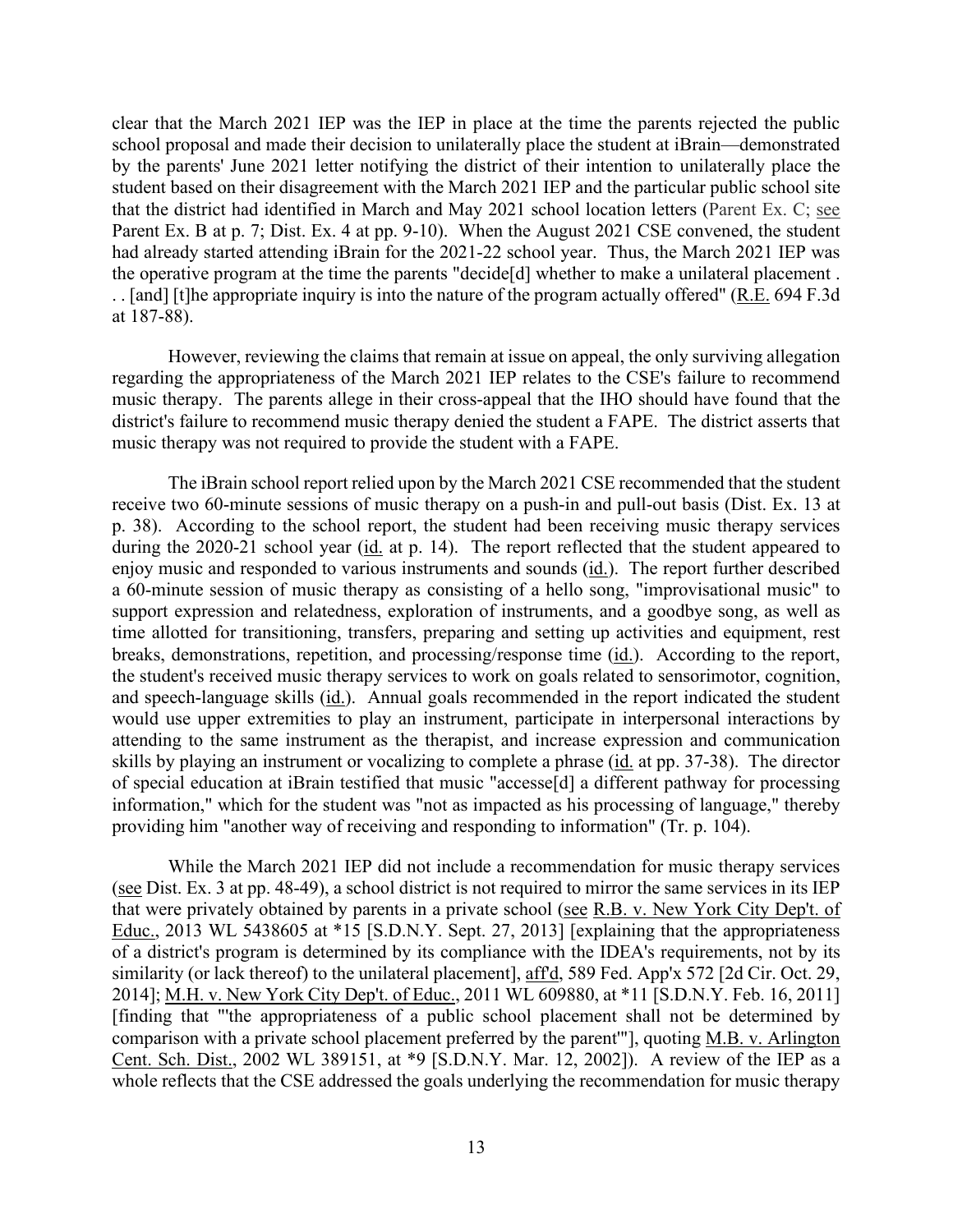services included in the iBrain school report through other related services rather than by replicating iBrain's music therapy approach.

the IEP acknowledged in several places that the student enjoyed and responded to music (see Dist. extremities) skills underlying iBrain's recommendation for music therapy (see Dist. Ex. 3 at pp. 26-47; see also Dist. Ex. 13 at pp. 14, 27-28). For example, the IEP included an annual goal to improve participation in play by meeting short-term objectives relating to motor activities that involved bilateral hand coordination (Dist. Ex. 3 at p. 30). An additional annual goal targeted the student's ability to reach for an object with each hand (id. at p. 32). With respect to attention and pp. 39-40, 42-43). As identified supports for the student's management needs, the IEP also which the student should be exposed, along with games and videos (id.). Within the description of the student's present levels of performance and individual needs, Ex. 3 at pp. 8-10, 13-15, 17, 24), included the description of the music therapy services almost verbatim from the iBrain school report, and reflected the underlying goals for the service identified in the report (compare Dist. Ex. 3 at pp. 13-14, 15, with Dist. Ex. 13 at pp. 14, 37-38). Here, while the IEP did not include a recommendation for music therapy goals or services specifically, the annual goals and the identified supports for the student's management needs included in the IEP targeted the cognitive (attending), communication (expression), and sensory motor (use of upper communication, the IEP included annual goals that indicated the student would increase his attention span by engaging in reading activities, develop his social skills and effectively work with adults, and increase his expressive language skills by requesting desired items and activities (id. at indicated that the student's interests should be incorporated into his school day (id. at p. 26). In addition, the IEP included music as part of "age appropriate activities and social opportunities" to

that iBrain addressed through music therapy (see N.K. v. New York City Dep't of Educ., 961 F. Supp. 2d 577, 592-93 [S.D.N.Y. 2013] [finding that, although the evidence may have supported Accordingly, review of the March 2021 IEP reveals that it provided related services—albeit different than those the parents may have preferred—and supports to address the student's needs that music therapy was beneficial for the student, it did not support the conclusion that the student could not receive a FAPE without it]).

#### **C. August 2021 CSE Process and IEP**

 unilaterally place the student. There is authority that indicates that a later-developed IEP is developed IEP to be operative even though it was developed during the first weeks of school]). As noted above, the March 2021 IEP was in place when the parents made their decision to operative; however, those cases tend to arise when a school district attempts to defend a laterdeveloped IEP that includes additional recommendations in line with a course of action discussed with the parents at an earlier date (see M.P. v. Carmel Cent. Sch. Dist., 2016 WL 379765, at  $*5$ [S.D.N.Y. Jan. 29, 2016] [concluding that a later-developed IEP was the operative IEP as the operative IEP is the IEP the district chooses to defend at the end of the resolution period]; McCallion v. Mamaroneck Union Free Sch. Dist., 2013 WL 237846, at \*8 [S.D.N.Y. Jan. 22, 2013] [finding the later developed IEP to be "the operative IEP" where it "incorporate[d] recommended classes, accommodations, and goals that were presented to Parent prior to her unilateral decision to enroll" the student in a private school]; see also M.C. v. Mamaroneck Union Free Sch. Dist., 2018 WL 4997516, at \*25 n.3 [S.D.N.Y. Sept. 28, 2018] [finding the later Here, the parents largely rely on the alleged procedural shortcomings of the August 2021 CSE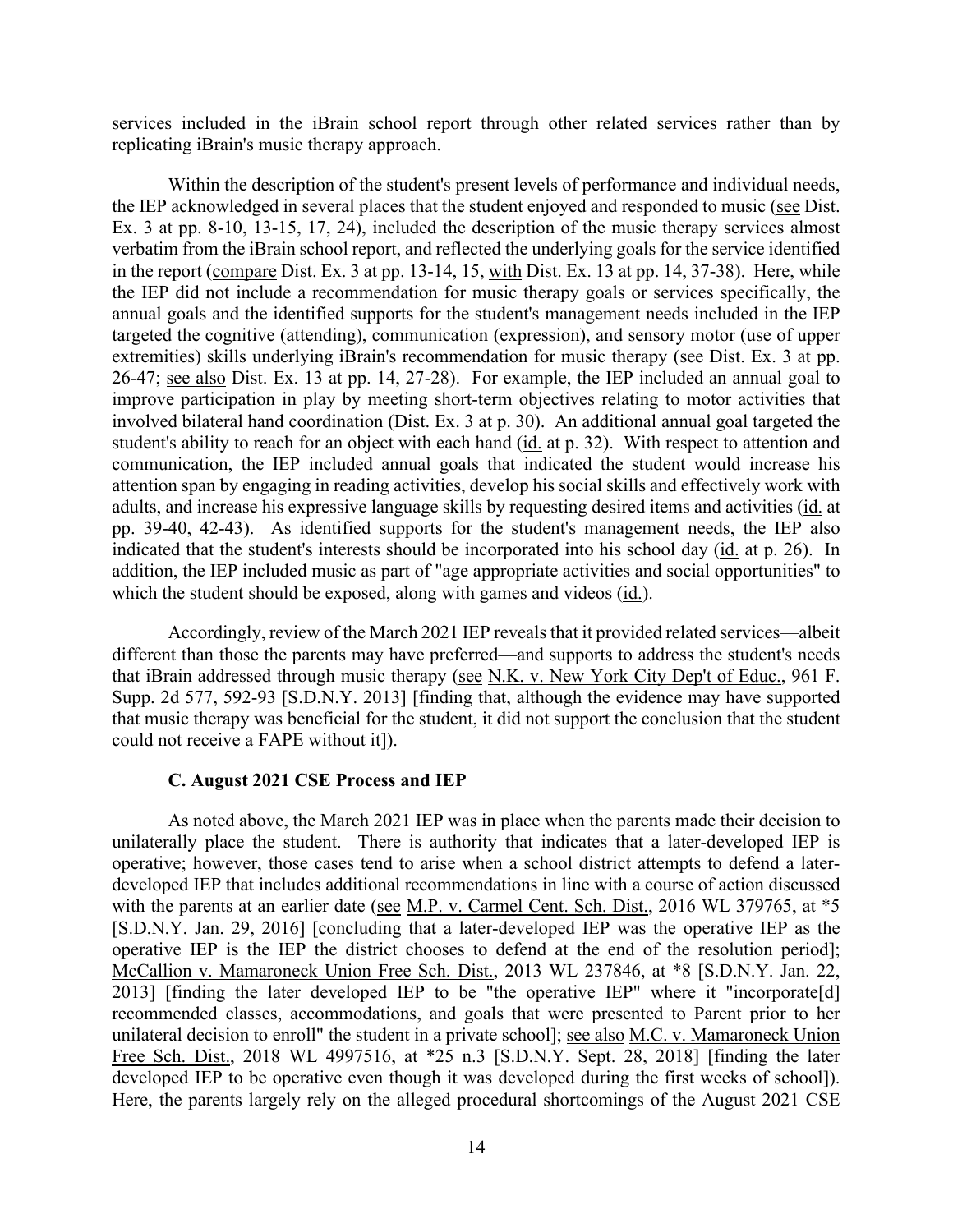meeting—and, in particular, the district's alleged failure to secure the parents' and the iBrain staff's attendance at the August 2021 CSE meeting—to argue that the district denied the student a FAPE; however, to the extent that the parents participated in the development of the March 2021 IEP and the substantive recommendations thereof were largely carried over, the procedural concerns with the August IEP, without more, are insufficient to invalidate the district's offer of FAPE when the parents already followed through with their decision to unilaterally place the student for the 2021- 22 school year beginning in July 2021.

 remains that the lack of music therapy in the IEP does not support a finding that the district denied the student a FAPE. The remaining issues specific to the August 2021 CSE and IEP relate to the In any event for the benefit of a reviewing court, if any, the parents' main allegations pertaining to the August 2021 CSE meeting and resultant IEP are addressed in the alternative. In their cross-appeal, the parents argue that, as with the March 2021 IEP, the August 2021 IEP was inadequate due to the lack of a recommendation for music therapy services. However, as the August 2021 IEP includes no modifications to the services or underlying goals relevant to music therapy, no further discussion of this issue beyond the above is warranted, and the conclusion parents' opportunity to participate in the August 2021 CSE meeting and the change to the student's eligibility classification and removal of assistive technology services from the student's programming.

# **1. Parent Participation**

The district argues that the IHO erred to the extent she determined the parents were denied meaningful participation in the IEP process because they did not attend the August 2021 IEP meeting, as the district complied with CSE meeting notice requirements, the parents conceded receipt of the meeting notice in their junk email folder, and the CSE called the parents on the day of the meeting.

 The IDEA sets forth procedural safeguards that include providing parents an opportunity of the child" (20 U.S.C. § 1415[b][1]). Federal and State regulations governing parental maintain detailed records of its attempts to ensure the parents' involvement and its attempts to "to participate in meetings with respect to the identification, evaluation, and educational placement participation require that school districts take steps to ensure that parents are present at their child's IEP meetings or are afforded the opportunity to participate, including: notifying the parent prior to the meeting, scheduling the meeting at a mutually agreed upon time and place, and "[i]f neither parent can attend an [CSE] meeting, the public agency must use other methods to ensure parent participation, including individual or conference telephone calls" (34 CFR 300.322; 8 NYCRR 200.5[d]). A district may conduct a CSE meeting without a parent in attendance if it is unable to convince the parents that they should attend; however, in such instances, the district is required to arrange a mutually agreed upon time and place for the meeting (34 CFR 300.322[d]; 8 NYCRR  $200.5[d][3]$ , [4]).

Here, the circumstances of this matter are unlike a case in which the CSE has not yet conducted a required annual review or reevaluation meeting, has not yet completed an IEP, or in which the parent has not already participated in the development of the IEP (see, e.g., Application of a Student with a Disability, Appeal No. 19-076). Thus, even assuming that the district took insufficient steps to ensure that the parents attended the August 2021 CSE meeting, this failure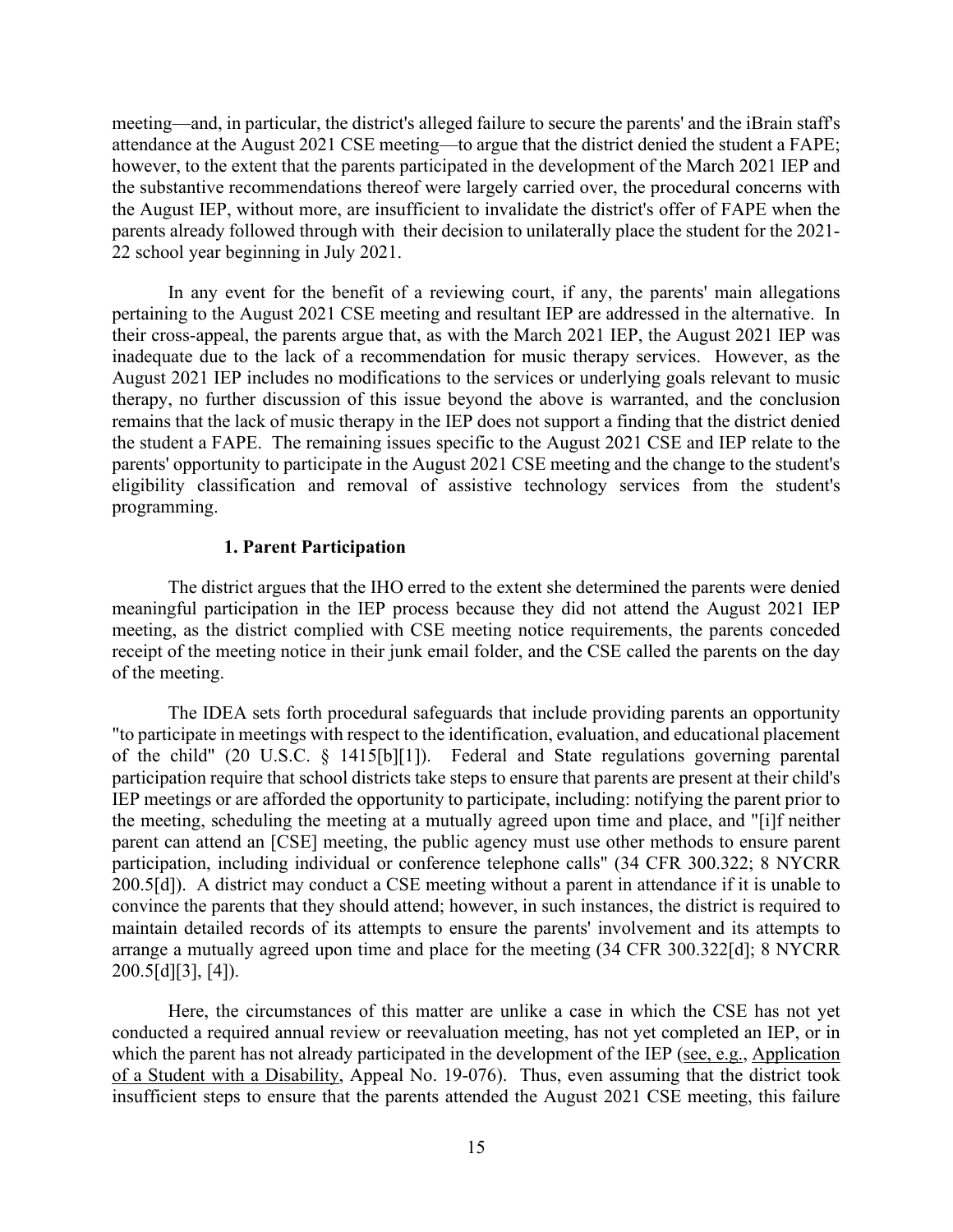recommendations for the student were formulated. $8$  As to the changes made to the student's does not rise to the level of a denial of a FAPE given that the CSE was a reconvene and the parents actively participated in the March 2021 CSE meeting at which the majority of the program program at the August 2021 CSE meeting, none resulted in a denial of a FAPE to the student. The parents do not challenge the recommendation for the assistive technology device, and the remaining changes—to the eligibility classification and assistive technology services—did not affect the appropriateness of the overall program as discussed below.

#### **2. Disability Classification**

 2021 IEP as a student with multiple disabilities was not proper. The parents contend that the IHO The district asserts the IHO erred in finding that the student's classification in the August did not err in ordering the district to change the student's disability classification back to TBI as was reflected in the March 2021 IEP.

 classification"]). "Indeed, '[t]he IDEA concerns itself not with labels, but with whether a student Generally, with respect to disputes regarding a student's particular disability category or classification, federal and State regulations require districts to conduct an evaluation to "gather functional developmental and academic information" about the student to determine whether the student falls into one of the disability categories under the IDEA, as well as to gather information that will enable the student to be "involved in and progress in the general education curriculum" (34 CFR 300.304[b][1]; see 8 NYCRR 200.4[b][1]). Courts have given considerably less weight on identifying the underlying theory or root causes of a student's educational deficits and have instead focused on the process of identifying the academic skill deficits to be addressed though special education and through the formulation of the student's IEP (see Fort Osage R-1 Sch. Dist. v. Sims, 641 F.3d 996, 1004 [8th Cir. 2011] [noting the IDEA's strong preference for identifying the student's specific needs and addressing those needs and that a student's "particular disability diagnosis" in an IEP "will, in many cases, be immaterial" because the IEP is tailored to the student's individual needs]; Draper v. Atlanta Indep. Sch. Sys., 480 F. Supp. 2d 1331, 1342 [N.D. Ga. 2007]; see also Application of a Student with a Disability, Appeal No. 21-056; Application of the Dep't of Educ., Appeal No. 12-013; Application of a Student with a Disability, Appeal No. 09-126 [noting that "a student's special education programming, services and placement must be based upon a student's unique special education needs and not upon the student's disability is receiving a free and appropriate education'" (Heather S. v. State of Wisconsin, 125 F.3d 1045, 1055 [7th Cir.1997]).

classified (see 34 CFR 300.304[c][6]; 8 NYCRR 200.4[b][6][ix]). Once a student has been found CSEs are not supposed to rely on the disability category to determine the needs, goals, accommodations, and special education services in a student's IEP. That is the purpose of the evaluation and annual review process, and this is why an evaluation of a student must be sufficiently comprehensive to identify all of the student's special education and related services needs, whether or not commonly linked to the disability category in which the student has been eligible for special education, the present levels of performance sections of the IEP for each student

<span id="page-15-0"></span><sup>&</sup>lt;sup>8</sup> Given this determination, it is unnecessary to review whether the district took sufficient steps to ensure the parents' attendance at the CSE meeting or consider the district's additional evidence, attached to its request for review, which it submits in support of its position that it complied with meeting notice requirements.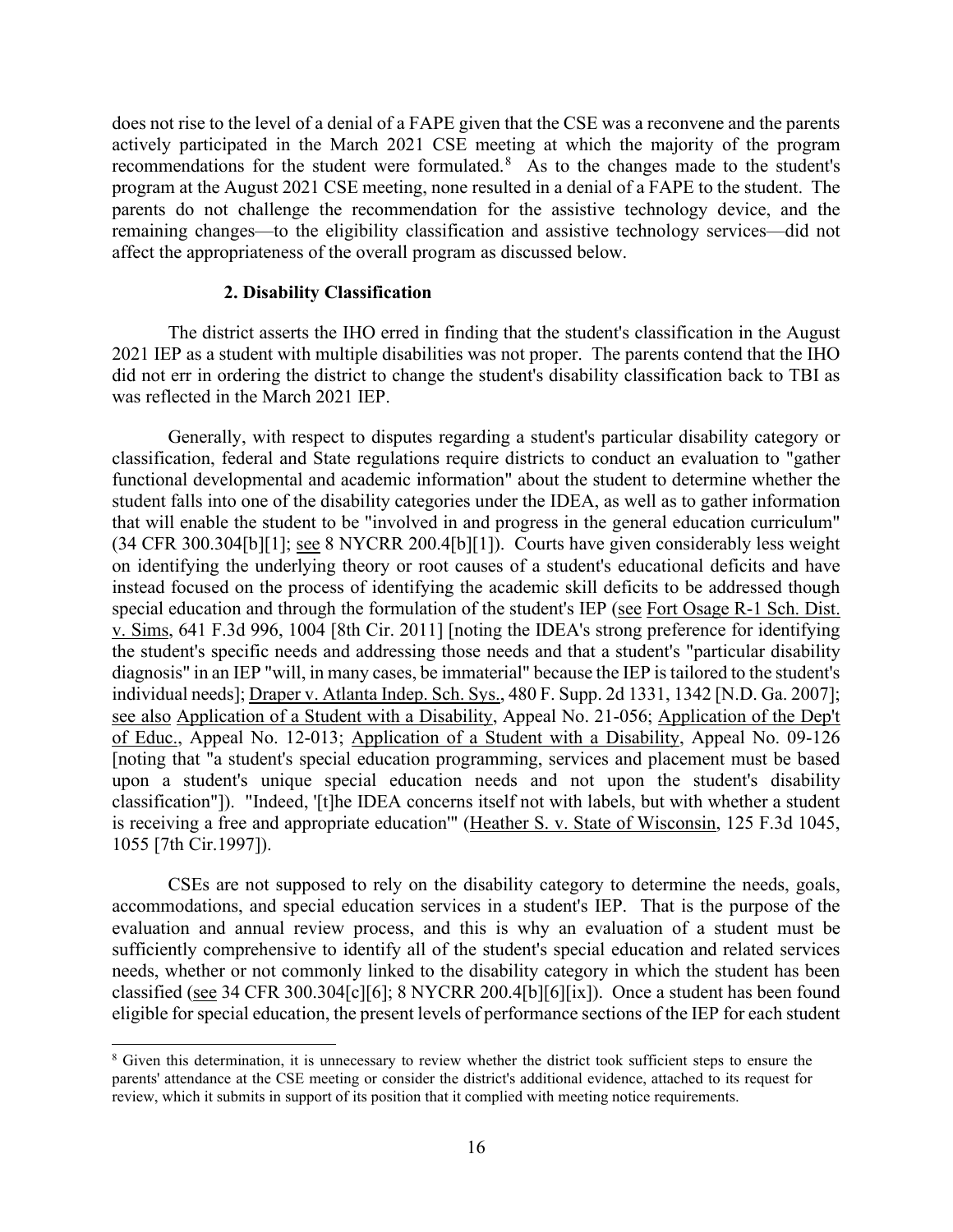is where the focus should be placed, not the label that is used when a student meets the criteria for one or more of the disability categories.

"Traumatic brain injury" is defined as "an acquired injury to the brain caused by an external physical force or by certain medical conditions such as stroke, encephalitis, aneurysm, anoxia or brain tumors with resulting impairments that adversely affect educational performance. The term includes open or closed head injuries or brain injuries from certain medical conditions resulting in mild, moderate or severe impairments in one or more areas, including cognition, language, memory, attention, reasoning, abstract thinking, judgement, problem solving, sensory, perceptual and motor abilities, psychosocial behavior, physical functions, information processing, and speech. The term does not include injuries that are congenital or caused by birth trauma" (see 8) NYCRR 200.1[zz][12]).

"Multiple disabilities means concomitant impairments (such as intellectual disabilityblindness, intellectual disability-orthopedic impairment, etc.), the combination of which cause such severe educational needs that they cannot be accommodated in a special education program solely for one of the impairments. The term does not include deaf-blindness." (see 8 NYCRR  $200.1$ [zz][8]).

student (see Carrillo v. Carranza, 2021 WL 4137663, at \*15 [S.D.N.Y. Sept. 10, 2021] [finding that a where a student "plainly suffer[ed] from multiple disabilities . . . . [w]hether one or more of At this juncture, when the student's eligibility for special education is not in dispute, the significance of the disability category label is more relevant to the local education agency (LEA) and State reporting requirements than it is to determine an appropriate IEP for the individual those disabilities was caused by 'an external physical force or by certain medical conditions,'" as specified in the regulatory definition of TBI, was unproven, "beside the point," and "irrelevant"]).<sup>9</sup>

<span id="page-16-0"></span> annual reports of "[t]he number and percentage of children with disabilities, by race, ethnicity, limited English 34 CFR 300.641). Although it does not bind the CSE in its responsibility to provide individualized services in <sup>9</sup> The disability category for each eligible student with a disability is necessary as part of the data collection requirements imposed by Congress and the United States Department of Education upon the State, which require proficiency status, gender, and disability category," who fall in several subcategories (20 U.S.C. § 1418[a][1]; see accordance with the student's unique needs, for reporting requirement purposes:

 [i]f a child with a disability has more than one disability, the State Education Agency (SEA) must report that child in accordance with the following procedure:

<sup>(1)</sup> If a child has only two disabilities and those disabilities are deafness and blindness, and the child is not reported as having a developmental delay, that child must be reported under the category "deaf-blindness."

<sup>(2)</sup> A child who has more than one disability and is not reported as having deafblindness or as having a developmental delay must be reported under the category "multiple disabilities"

education data collection, analysis, and reporting (SEDCAR) system (see, e.g., "Verification Report 3: School (34 CFR 300.641[d]). The LEA must, in turn, annually submit this information to the SEA though its special Age Students by Disability and Race/Ethnicity," available at [https://www.p12.nysed.gov/sedcar/forms/vr/2021/](https://www.p12.nysed.gov/sedcar/forms/vr/2021/%20pdf/vr3.pdf)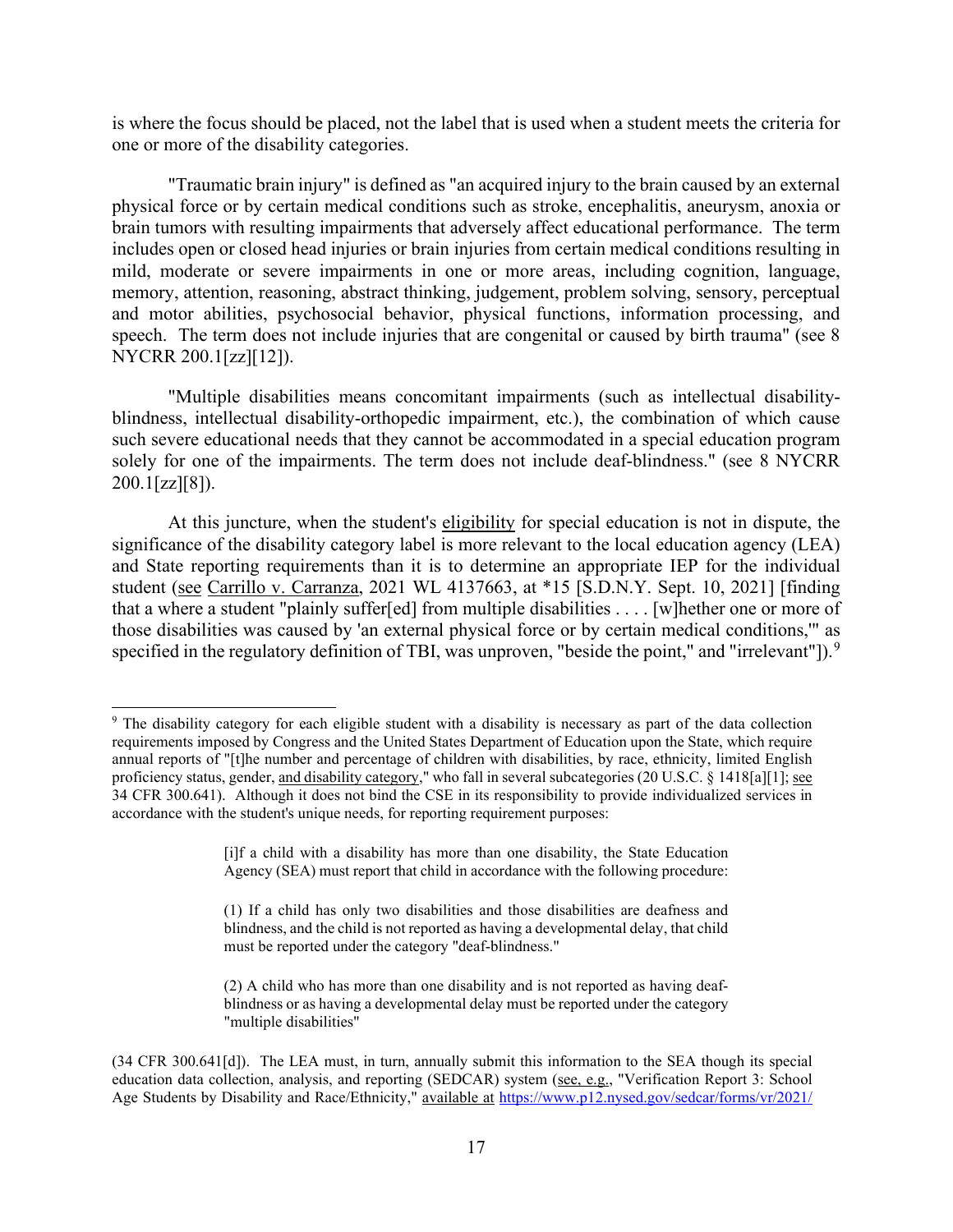(Parent Ex. N at pp. 2-3; IHO Ex. 3 at p. 7). At the March 2021 IEP meeting, the CSE kept the student's classification as TBI (Dist. Ex. 3 at p. 1). Then, in August 2021, when the CSE reconvened, the student's classification was changed back to multiple disabilities (Parents Ex. N classification for the student  $(id.)$ . In June 2020, the CSE changed the student's classification from multiple disabilities to TBI at pp. 1-3). Specifically, the August 2021 IEP noted that the student's "educational disability appears to be congenital or related to prenatal and postnatal complications—e.g., complications of prematurity—rather than acquired by an external injury to the brain" (id. at p. 2). It was also noted in the August 2021 IEP that multiple disabilities was the student's initial classification for many years prior to the June 2020 IEP in which it was changed to TBI (id. at p. 3). Therefore, the CSE team, "after careful consideration" agreed that multiple disabilities was the most appropriate

 March 2021 and August 2021 IEPs shows that the student has demonstrated severe impairments 26). The student's primary diagnoses, as reflected on the March 2021 and August 2021 IEPs are developmental disorder, moderate, and social pragmatic communication disorder (Parent Ex. N at p. 2; Dist. Ex. 3 at p. 1). The August 2021 IEP also reflected that, as part of a December 2020 social history update, the parents reported that the student had received diagnoses of cerebral palsy, wheelchair (Parent Ex. N at p. 2; Dist. Ex. 3 at p. 1; see Dist. Ex. 9 at p. 2). The district does not A brief overview of the student from the present levels of performance included in the in cognition, language, memory, attention, reasoning, abstract thinking, judgement, problemsolving, sensory, perceptual, and motor abilities, psycho-social behavior, physical functions, information processing, and speech (see generally Parent Ex. N at pp. 1-27; Dist. Ex. 3 at pp. 1 major neurodevelopmental disorder due to multiply etiologies, cerebral palsy, seizures, intellectual seizure disorder, hydrocephalus, global developmental delay, dysphagia, retinopathy of prematurity, asthma, and was legally blind, had a shunt and a G-tube, was non-verbal, and used a contend that the student's needs changed in any significant way between the March 2021 and August 2021 CSE meetings.

 could have easily found the student eligible for special education as a student with multiple enumerated in State regulation did not affect how a student was educated  $(id.$  at 44).<sup>10</sup> The district school psychologist testified that, at the March CSE meeting, the committee disabilities, as he had challenges in both academic and physical realms (Tr. p. 36). Further, when asked on redirect, the district school psychologist stated that the 13 disability classifications

(see IHO Decision at p. 13; Answer & Cr.-Appeal  $\P$  31). However, putting aside the procedural Here, the lack of parental attendance at the August 2021 CSE meeting seems to have colored the IHO's analysis of this issue and dominates that parents' argument related to the issue question of the parents' nonattendance, there is no reason to find that the disability classification

 a child with multiple disabilities" (Multiple Disabilities, 71 Fed. Reg. 46,550 [Aug. 14, 2006]). [pdf/vr3.pdf;](https://www.p12.nysed.gov/sedcar/forms/vr/2021/%20pdf/vr3.pdf) see also "Special Education Data Collection, Analysis & Reporting," available at [http://www.p12.nysed.gov/sedcar/data.htm\)](http://www.p12.nysed.gov/sedcar/data.htm). According to the Official Analysis of Comments to the revised IDEA regulations, the United States Department of Education indicated that the multiple disability category "helps ensure that children with more than one disability are not counted more than once for the annual report of children served because State's do not have to decide among two or more disability categories in which to count

<span id="page-17-0"></span> $10$  See 8 NYCRR 200.1(zz)(1)-(13).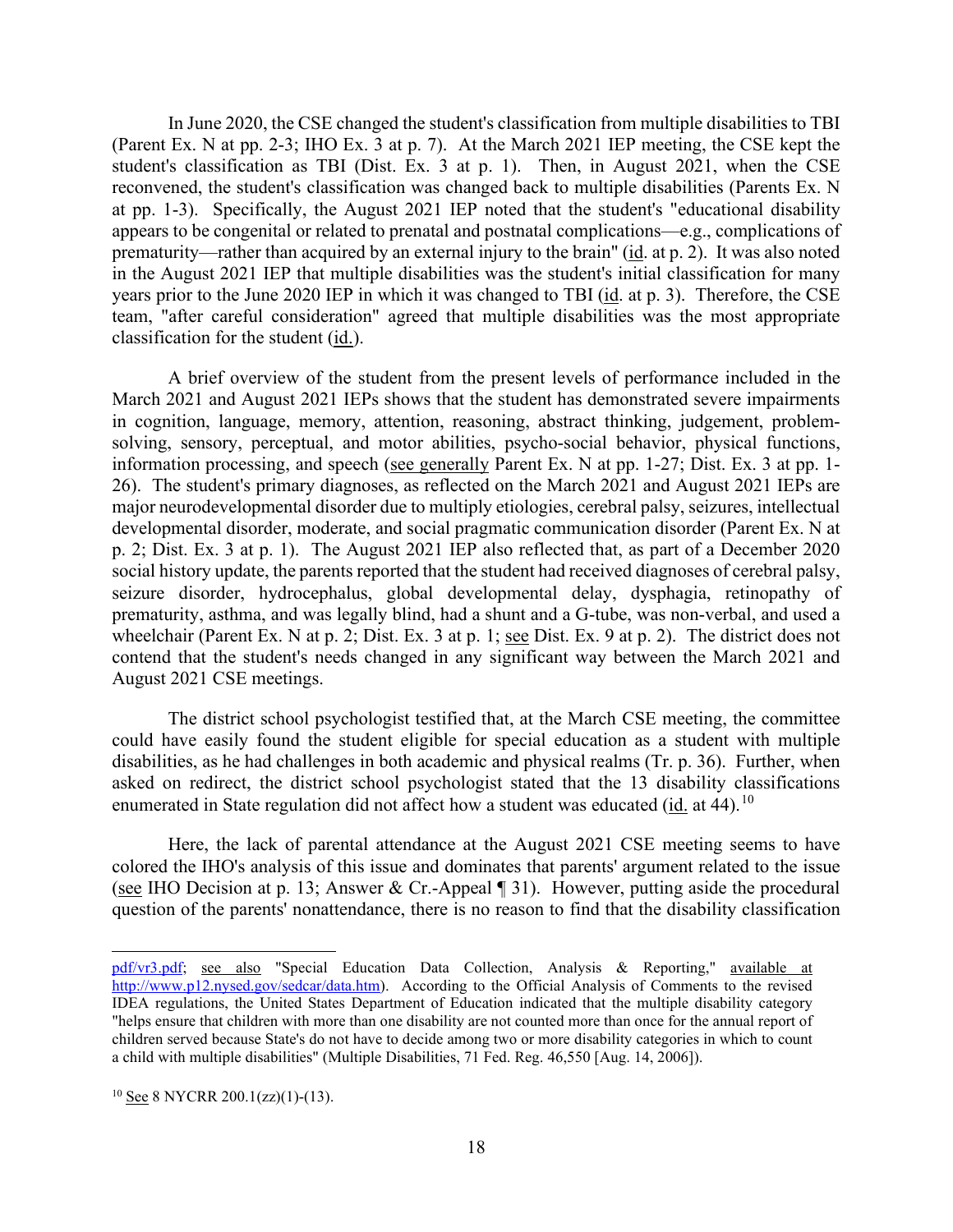services in the student's IEP and, therefore, had no impact on the district's offer of a FAPE to the student for the 2021-22 school year. Accordingly, I decline to find that the district denied the issue in this case is anything other than "a red herring" as one district court recently described it (Carrillo, 2021 WL 4137663, at \*15). The August 2021 CSE's determination to change this student's disability category did not impact the goals, accommodations, or special education student a FAPE on this ground even if the classification change was improperly made without the parents participation.

 As a final point, even if the IHO had correctly found that the August 2021 CSE should not decision could be read as ordering the CSE to change the student's classification back to TBI on a going-forward basis, this was error. That is, an award of prospective relief in the form of IEP appropriate for the student during a subsequent school year"]). Rather than ordering the CSE to change the student's IEP, the IHO could have ordered the CSE to reconvene and consider the have changed the student's eligibility classification to multiple disabilities, to the extent her amendments, under certain circumstances, has the effect of circumventing the statutory process, pursuant to which the CSE is tasked with reviewing information about the student's progress under current educational programming and periodically assessing the student's needs (see Adams v. Dist. of Columbia, 285 F. Supp. 3d 381, 393, 396-97 [D.D.C. 2018] [noting with approval the hearing officer's finding "that the directives of IDEA would be best effectuated by ordering an IEP review and revision, rather than prospective placement in a private school"]; see also Student X v. New York City Dep't of Educ., 2008 WL 4890440, at \*16 [E.D.N.Y. Oct. 30, 2008] [noting that "services found to be appropriate for a student during one school year are not necessarily eligibility classification. Accordingly, the IHO's order in this regard is reversed.

# **3. Assistive Technology Services**

student a FAPE.<sup>[11](#page-18-0)</sup> In its answer to the parents' cross-appeal, the district largely focuses on the student but does not engage with the parents' allegations about the appropriateness of the August In their cross-appeal, the parents allege that the IHO erred by not finding that the August 2021 CSE's removal of assistive technology services from the student's programming denied the timing of the August 2021 CSE meeting after the parents had already unilaterally placed the 2021 CSE's actions.

 300.6; 8 NYCRR 200.1[e]; [f]). Furthermore, State regulations consider assistive technology Federal and State regulations describe an assistive technology device as "any item, piece of equipment, or product system, whether acquired commercially off the shelf, modified, or customized, that is used to increase, maintain, or improve the functional capabilities of a child with a disability" and assistive technology service as "any service that directly assists a child with a disability in the selection, acquisition, or use of an assistive technology device" (34 CFR 300.5,

<span id="page-18-0"></span><sup>&</sup>lt;sup>11</sup> The parents also argue that the district's failure to provide the student with an assistive technology device at any aspect of the recommendations contained in the public school IEP at the parents' private unilateral placement. iBrain denied the student a FAPE (Answer & Cr.-Appeal ¶ 48). However, as the parents rejected the March 2021 IEP and placed the student at iBrain for the 2021-22 school year, the district was under no obligation to implement Once it becomes clear that the student will not be educated under the proposed IEP, there can be no denial of a FAPE due to the failure to implement the IEP (R.E., 694 F.3d at 186-88; see also Grim, 346 F.3d at 381-82 [holding that the district was not liable for a denial of a FAPE where the challenged IEP was determined to be appropriate, but the parents chose not to avail themselves of the public school program]).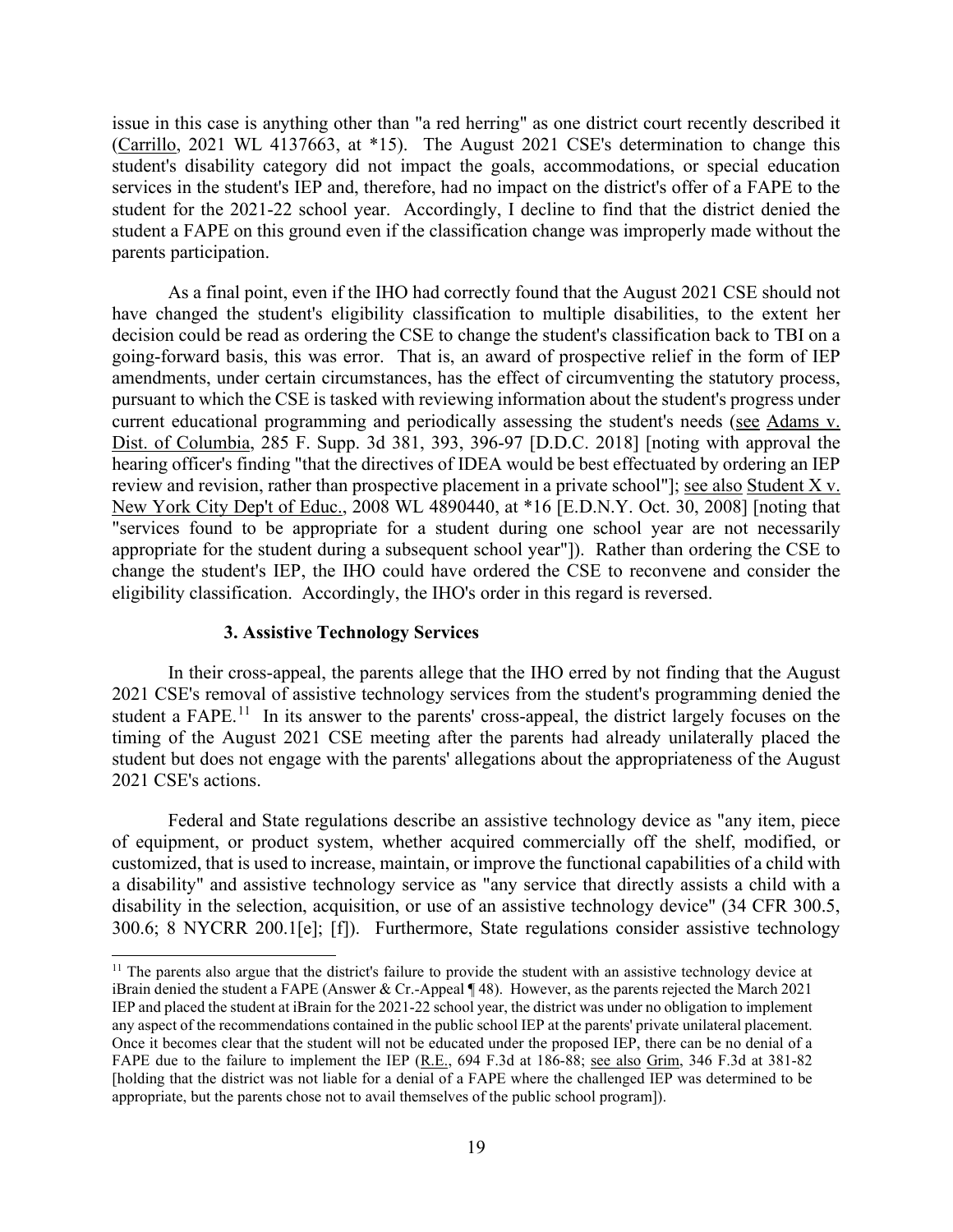services as are required to assist a student with a disability" (8 NYCRR 200.1[qq]).<sup>12</sup> services to be a related service defined as a "developmental, corrective, and other supportive

high-tech options" (Dist. Ex. 3 at p. 13; see Dist. Ex. 13 at p. 13). The March 2021 IEP indicated and an instructional laptop with resources and software about literacy and math skills (see id. at pp. 26-27). In addition, the IEP recommended switches for the student (using both voice output and with computer interface) (id. at p. 49). The March 2021 CSE recommended one 60-minute session per week of assistive technology services (id.). The district school psychologist testified During the 2020-21 school year the student had been receiving assistive technology services at iBrain and those services consisted of a trialing of "a variety of low-tech, mid-tech, and that assistive technology sessions would "continue to target finding a consistent access point for [the student] in order to better participate in classroom and therapeutic activities throughout his day" (Dist. Ex. 3 at p. 13). Within the management needs section, the March 2021 IEP indicated that the student should have access to a tablet / computer-based communications tool, an AAC, that the assistive technology services were important because a lot of options were being trialed at that time  $(Tr. pp. 40-41)$ .

 However, an assistive technology evaluation was completed on June 10, 2021 with participation from the parents, the student, and staff from iBrain (Dist. Ex. 5 at pp. 1, 3, 23). The adjustable table clamp mount  $\ldots$ )" (id. at p. 18). During the evaluation, the student was "observed to access the device successfully" (id.). The evaluators recommended that the parents and schoolbased team implement the use of the device throughout the day across all settings (id at p. 19). evaluators recommended that the student be provided with "a dynamic display speech-generating device (e.g., tablet with Snap + Core First and Bluetooth amplification, Blue2 Switch, and an

(8 NYCRR 200.1[f]).

<span id="page-19-0"></span><sup>&</sup>lt;sup>12</sup> Examples of the term assistive technology service include:

<sup>(1)</sup> the evaluation of the needs of a student with a disability, including a functional evaluation of the student in the student's customary environment;

<sup>(2)</sup> purchasing, leasing, or otherwise providing for the acquisition of assistive technology devices by students with disabilities;

<sup>(3)</sup> selecting, designing, fitting, customizing, adapting, applying, maintaining, repairing, or replacing assistive technology devices;

 technology devices, such as those associated with existing education and (4) coordinating and using other therapies, interventions, or services with assistive rehabilitation plans and programs;

<sup>(5)</sup> training or technical assistance for a student with a disability or, if appropriate, that student's family; and

<sup>(6)</sup> training or other technical assistance for professionals (including individuals providing education or rehabilitation services), employers, or other individuals who provide services to, employ, or are otherwise substantially involved in the major life functions of that student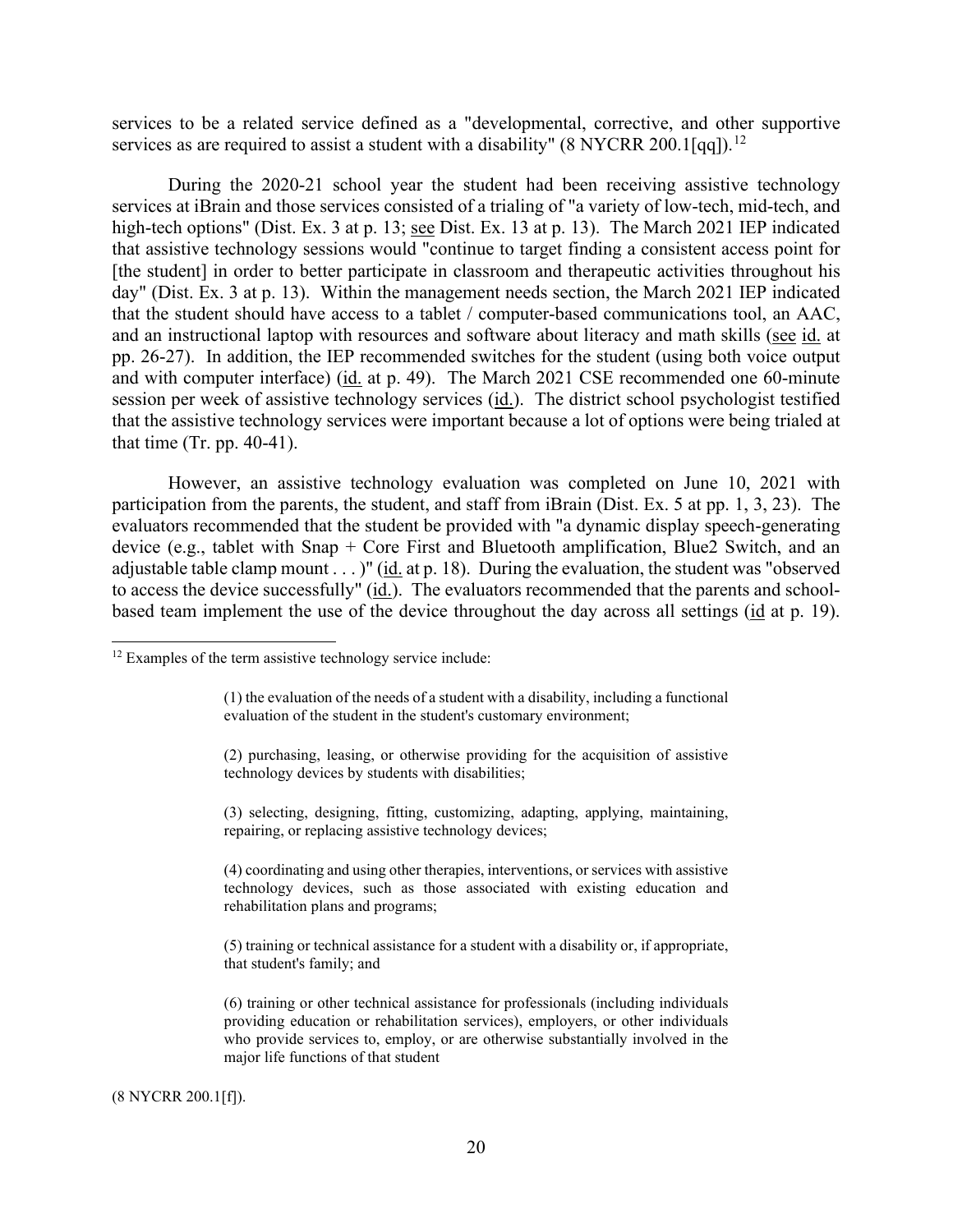device and how to implement it" (id.). The evaluation report did not include a recommendation The evaluation report indicated that the "[p]arents and staff expressed an understanding of the for assistive technology services.

Consistent with the evaluation, the August 2021 CSE added the tablet with the support of dynamic display speech generating device to the IEP for use on a full-time basis in the school, home, and related environments, as well as the proposed annual goals, but did not continue assistive technology services on the IEP (compare Parent Ex. N at pp. 28, 48-49, 52, with Dist. Ex. 3 at p. 49).

 There is no evidence in the hearing record regarding the August 2021 CSE's explicitly programming.<sup>[13](#page-20-0)</sup> However, based on the foregoing evidence, the original rationale for the assistive support a finding that the lack of the services on the August 2021 IEP denied the student a FAPE.<sup>[14](#page-20-1)</sup> I will underscore one more time that the problems raised by the parent with the August 2021 CSE, while revealing a less than exemplary process, nevertheless occurred after they participated in the describing rationale for removing the assistive technology services from the student's technology services in the March 2021 IEP—so that the student could trial various devices—no longer supported the services since an appropriate device had been identified. Absent further explanation as to the student's need for the services, the evidence in the hearing record does not March 2021 CSE process and had decided to part ways with the district's programing.

# **D. Assigned Public School Site**

The crux of the dispute between the parties, and the issue upon which the IHO rested to determine that the district denied the student a FAPE, relates to the capacity of the assigned public school site to implement the student's IEP(s).

Generally, the sufficiency of the program offered by the district must be determined on the basis of the IEP itself (R.E., 694 F.3d at 186-88). The Second Circuit has explained that "[s]peculation that the school district will not adequately adhere to the IEP is not an appropriate basis for unilateral placement" (id. at 195; see E.H. v. New York City Dep't of Educ., 611 Fed. App'x 728, 731 [2d Cir. May 8, 2015]; R.B. v. New York City Dep't of Educ., 603 Fed. App'x 36, 40 [2d Cir. Mar. 19, 2015] ["declining to entertain the parents' speculation that the 'bricks-andmortar' institution to which their son was assigned would have been unable to implement his IEP"], quoting T.Y. v. New York City Dep't of Educ., 584 F.3d 412, 419 [2d Cir. 2009]; R.B. v. New

<span id="page-20-0"></span> $<sup>13</sup>$  In its post-hearing brief, the district appeared to argue that removal of the student's assistive technology services</sup> may have been a clerical error (IHO Ex. IV at p. 13); however, there is no documentary or testimonial evidence that supports this characterization.

<span id="page-20-1"></span><sup>&</sup>lt;sup>14</sup> In their answer and cross-appeal, the parents allude to a description in the June 2021 neuropsychological how to implement it (Dist. Ex. 5 at p. 19) and, in any event, the August 2021 IEP recommended parent counseling evaluation that assistive technology "should include parent instruction on how to use [assistive technology] within the home and greater community" (Parent Ex. J at p. 8; Answer & Cr.-Appeal ¶ 44). Even if this evaluation had been before the CSE, it would not have dictated that assistive technology services be included on the IEP since the June 2021 assistive technology evaluation reflected that the parents understood the recommended device and and training services (Parent Ex. N at p. 51).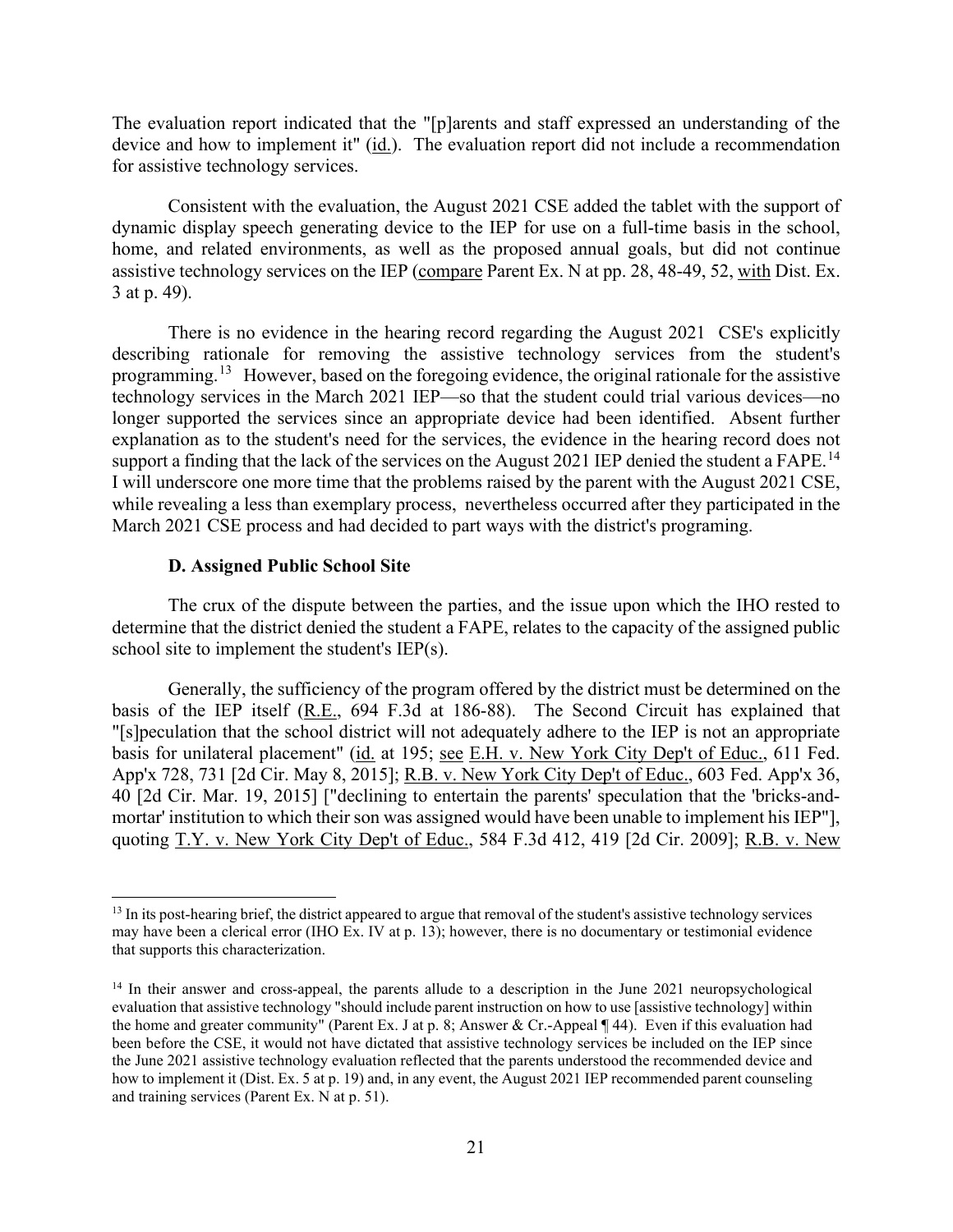York City Dep't of Educ., 589 Fed. App'x 572, 576 [2d Cir. Oct. 29, 2014]).<sup>[15](#page-21-0)</sup> However, a district's 2015]; <u>R.E.,</u> 694 F.3d at 191-92; <u>T.Y.</u> 584 F.3d at 419-20; <u>see C.F. v. New York City Dep't of</u> capacity to provide the services mandated by the IEP"  $(M.O., 793 F.3d$  at 245; see Y.F. v. New to actual mandates in the student's IEP ( $\frac{\text{see Y.F.}}{59}$  Fed. App'x at 5). Additionally, the Second (M.O., 793 F.3d at 244). In order for such challenges to be based on more than speculation, a parent must allege that the school is "factually incapable" of implementing the IEP (see M.E. v. New York City Dep't of Educ., 2018 WL 582601, at \*12 [S.D.N.Y. Jan. 26, 2018]; <u>Z.C. v. New</u> York City Dep't of Educ., 2016 WL 7410783, at \*9 [S.D.N.Y. Nov. 28, 2016]; L.B. v. New York assignment of a student to a particular public school site must be made in conformance with the CSE's educational placement recommendation, and the district is not permitted to deviate from the provisions set forth in the IEP (M.O. v. New York City Dep't of Educ., 793 F.3d 236, 244 [2d Cir. Educ., 746 F.3d 68, 79 [2d Cir. 2014] [holding that while parents are entitled to participate in the decision-making process with regard to the type of educational placement their child will attend, the IDEA does not confer rights on parents with regard to the selection of a school site]). The Second Circuit has held that claims regarding an assigned school's ability to implement an IEP may not be speculative when they consist of "prospective challenges to [the assigned school's] York City Dep't of Educ., 659 Fed. App'x 3, 5-6 [2d Cir. Aug. 24, 2016]; J.C. v. New York City Dep't of Educ., 643 Fed. App'x 31, 33 [2d Cir. Mar. 16, 2016]; B.P. v. New York City Dep't of Educ., 634 Fed. App'x 845, 847-49 [2d Cir. Dec. 30, 2015]). Such challenges must be "tethered" Circuit indicated that such challenges are only appropriate, if they are evaluated prospectively (as of the time the parent made the placement decision) and if they were based on more than "mere speculation" that the school would not adequately adhere to the IEP despite its ability to do so City Dept. of Educ., 2016 WL 5404654, at \*25 [S.D.N.Y. Sept. 27, 2016]; G.S. v. New York City Dep't of Educ., 2016 WL 5107039, at \*15 [S.D.N.Y. Sept. 19, 2016]; M.T. v. New York City Dep't of Educ., 2016 WL 1267794, at \*14 [S.D.N.Y. Mar. 29, 2016]). Such challenges must be based on something more than the parent's speculative "personal belief" that the assigned public school site was not appropriate (K.F. v. New York City Dep't of Educ., 2016 WL 3981370, at \*13 [S.D.N.Y. Mar. 31, 2016]; Q.W.H. v. New York City Dep't of Educ., 2016 WL 916422, at \*9 [S.D.N.Y. Mar. 7, 2016]; N.K. v. New York City Dep't of Educ., 2016 WL 590234, at \*7 [S.D.N.Y. Feb. 11, 2016]).

# **1. Related Services**

 within the school day should be given no weight. The district argues that the district's placement The parents contend in their cross-appeal that the IHO should have found it "mathematically impossible" to provide the services on the March and August 2021 IEPs at the district's assigned public school site and that testimony that the services could be implemented was capable of providing related services in the frequency and duration required by the IEP.

Initially, the school psychologist testified as to whether the school the student was assigned to attend would be able to provide all the related services in 60 minute intervals as provided in the student's IEP, stating that related services for students, such as the student here, "[we]re largely supposed to be push-in services into the classroom" as "we want him to reach his academic goals"

<span id="page-21-0"></span><sup>&</sup>lt;sup>15</sup> The district is required to implement the IEP and parents are well within their rights to compel a non-compliant district to adhere to the terms of the written plan (20 U.S.C. §§ 1401[9][D]; 1414[d][2]; 34 CFR 300.17[d]; 300.323; 8 NYCRR 200.4[e]).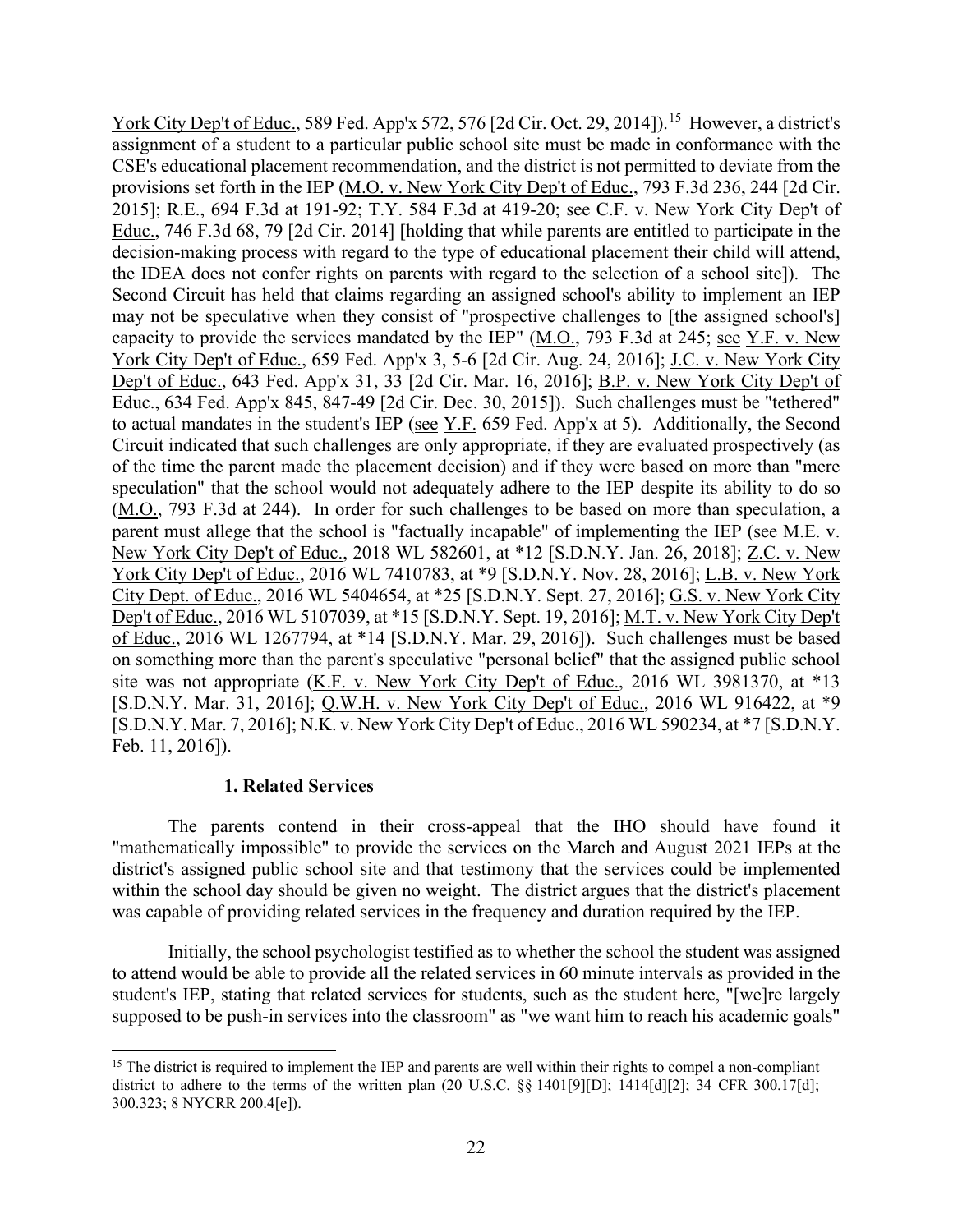reach those academic goals" (Tr. pp. 44-45). The school psychologist further testified that "many day" (Tr. p. 45). and that "many of the related services [we]re sort of a prerequisite to [the student] being able to of the providers co-treat" however, even if "everything had to be pull-out, because for some reason [the student] was dysregulated" he could still complete his related services "within a regular school

 The assistant principal of the assigned school testified as to the school's ability to implement the program recommended in the March 2021 IEP (Tr. pp. 54-76). With respect to the day was "six hours and fifty minutes" running "from 8 o'clock to 2:50" p.m. each day and that there were nine periods in the school day each running 45 minutes (including the lunch period), 58-59, 63-64). The assistant principal testified that to accommodate the frequency and duration of related services within the school day, "the services were recommended to be provided both in a p. 59). As to how the student's 60-minute services would fit in a period that was 45 minutes long, parents' specific assertions, the assistant principal initially testified that the length of the school except that the last period of the day was "dismissal" the length of which was 30 minutes (Tr. pp. separate location or within the classroom. So services could have been provided in the classroom so as not to have the student miss an extended amount of instructional time in the classroom" (Tr. the assistant principal testified that:

> students typically . . . have a self-contained class that they're in with a self-contained teacher. So they're typically with that teacher in that classroom for four periods out of the day.

> minutes. After the 45 minutes . . . of ELA the teacher might transition into a math lesson, but the student would still be in the So they may be in the same classroom for a block longer than 45 same location.

> And if the provider was there providing occupational therapy, or physical therapy, they could continue to support the student in that classroom for 15 minutes into the next instructional period

(Tr. pp. 65-66).

 students were in the classroom, the rest of the day was spent in "cluster classes" including adaptive The assistant principal further testified that, outside of the four periods of the day that the physical education, visual arts, performing arts, culinary arts, and health class, and that all of those cluster teachers had their own classroom in separate locations from their typical classroom (Tr. pp. 66).

 As the student's recommended program consisted of up to 18 hours of related services per week—including four hours per week of OT, five hours per week of PT, five hours per week of services—the hearing record supports the district's position that 15 hours of the student's per day for five days per week). The remaining three hours per week of the student's related speech-language, three hours of vision education services, and one hour of assistive technology recommended program could be accommodated in the manner described by the assistant principal for fitting 60 minute related service sessions into four 45-minute classroom periods (three hours services could be accommodated within the 11.25 hours of time spent in "cluster classes" for the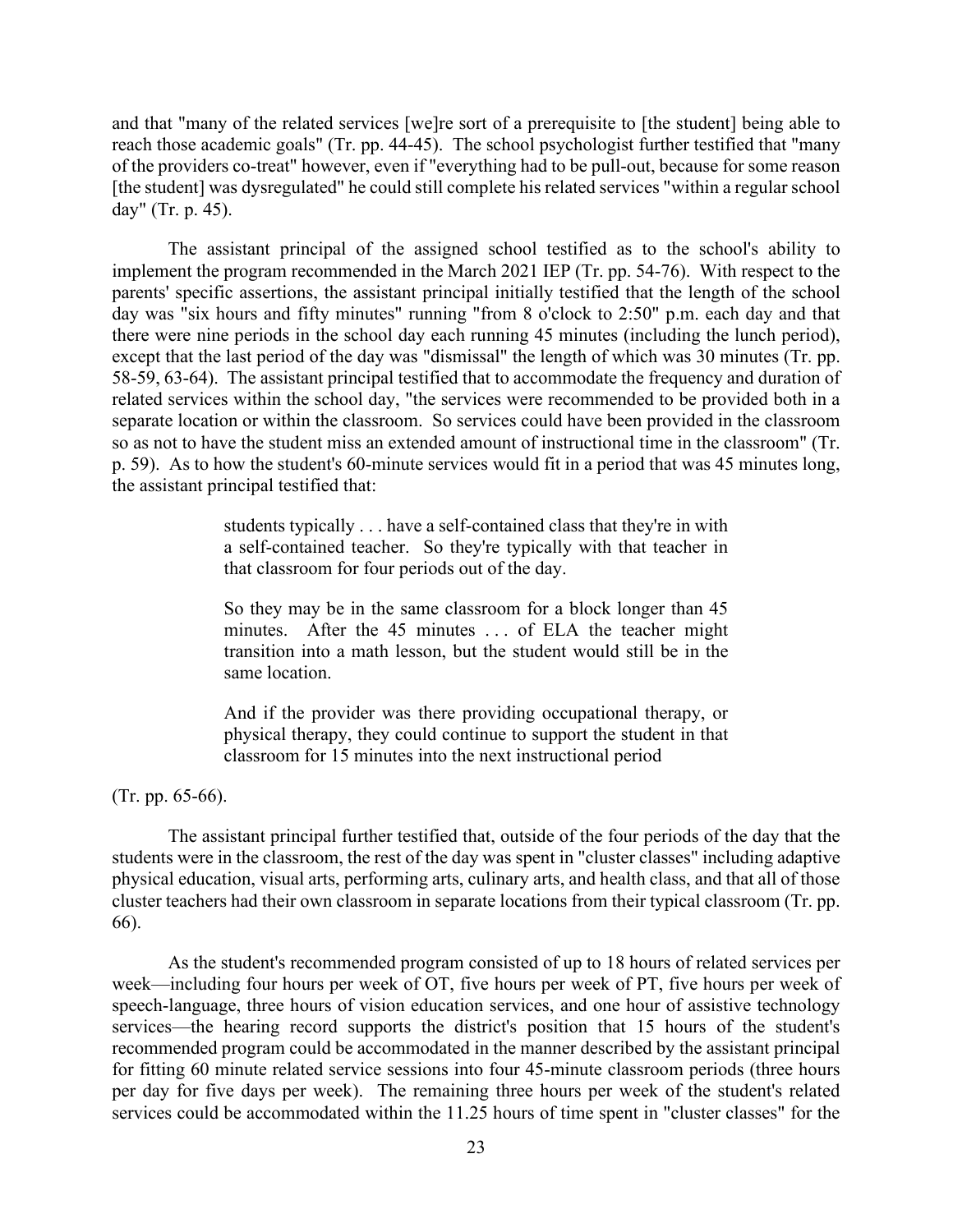week, albeit perhaps not exactly in the same manner as described by the assistant principal. However, I do not find that it would be mathematically impossible to do so.<sup>16</sup> The proposed IEP itself aligns with the school psychologist's statements that the related services providers could work with the student while he was attending his special education classes (Dist. Ex. 3 at p. 48- 49), and I decline to find that the student was denied a FAPE on this basis.

#### **2. Functional Grouping**

 was inappropriate, as the IHO's reasoning was based on impermissible "retrospective functional The district asserts that the IHO erred in finding that the district's recommended placement grouping evidence," including speculation that students with autism "might pose a danger to the [s]tudent based on their physical and social differences and management needs" and speculation regarding "supposed differences in the academic and instructional programs both would require."

different intellectual, social, and behavioral needs, where sufficient similarities existed]).<sup>17</sup> State academic or educational achievement and learning characteristics, levels of social development, NYCRR 200.6[h][2]; <u>see also</u> 8 NYCRR 200.1[ww][3][i][a]-[d]). The social and physical levels Regarding the claims related to the functional grouping of the proposed class at the assigned school, neither the IDEA nor federal regulations require students who attend a special class setting to be grouped in any particular manner. The United States Department of Education has opined that a student must be assigned to a class based upon his or her "educational needs as described in his or her IEP" and not on "a categorical placement," such as one based on the student's disability category (Letter to Fascell, 18 IDELR 218 [OSEP 1991]). While unaddressed by federal law and regulations, State regulations set forth some requirements that school districts must follow for grouping students with disabilities. In particular, State regulations provide that in many instances the age range of students in a special education class in a public school who are less than 16 years old shall not exceed 36 months (8 NYCRR 200.6[h][5]). State regulations also require that in special classes, students must be suitably grouped for instructional purposes with other students having similar individual needs (8 NYCRR 200.1[ww][3][ii]; 200.6[a][3]; [h][3]; see Walczak, 142 F.3d at 133 [approving an IEP that placed a student in a classroom with students of regulations further provide that determinations regarding the size and composition of a special class shall be based on the similarity of the individual needs of the students according to levels of levels of physical development, and the management needs of the students in the classroom (see 8 of development of the individual students must be considered to ensure beneficial growth for each student, although neither may be a sole basis for determining placement (8 NYCRR 200.6[a][3][ii], [iii]). Further, the management needs of students may vary, so long as the modifications, adaptations, and other resources provided to students do not "consistently detract from the opportunities of other students" in the class to benefit from instruction (8 NYCRR 200.6[a][3][iv]). SROs have often referred to grouping in the areas of academic or educational achievement, social

<span id="page-23-0"></span><sup>&</sup>lt;sup>16</sup> With respect to the school psychologist's testimony that, even if the student's services had to be pull-out, he education classroom or separate location, which could accommodate the student's program (Dist. Ex. 3 at pp. 48 could still complete his related services within a regular school day, I note that the March 2021 IEP provides for a special class of 35 periods per week and 18 hours per week of related services to be provided in the special 49).

<span id="page-23-1"></span> $17$  To be clear, there is no requirement in the IDEA or State regulation requiring that grouping be conducted in accordance with a student's chronological grade.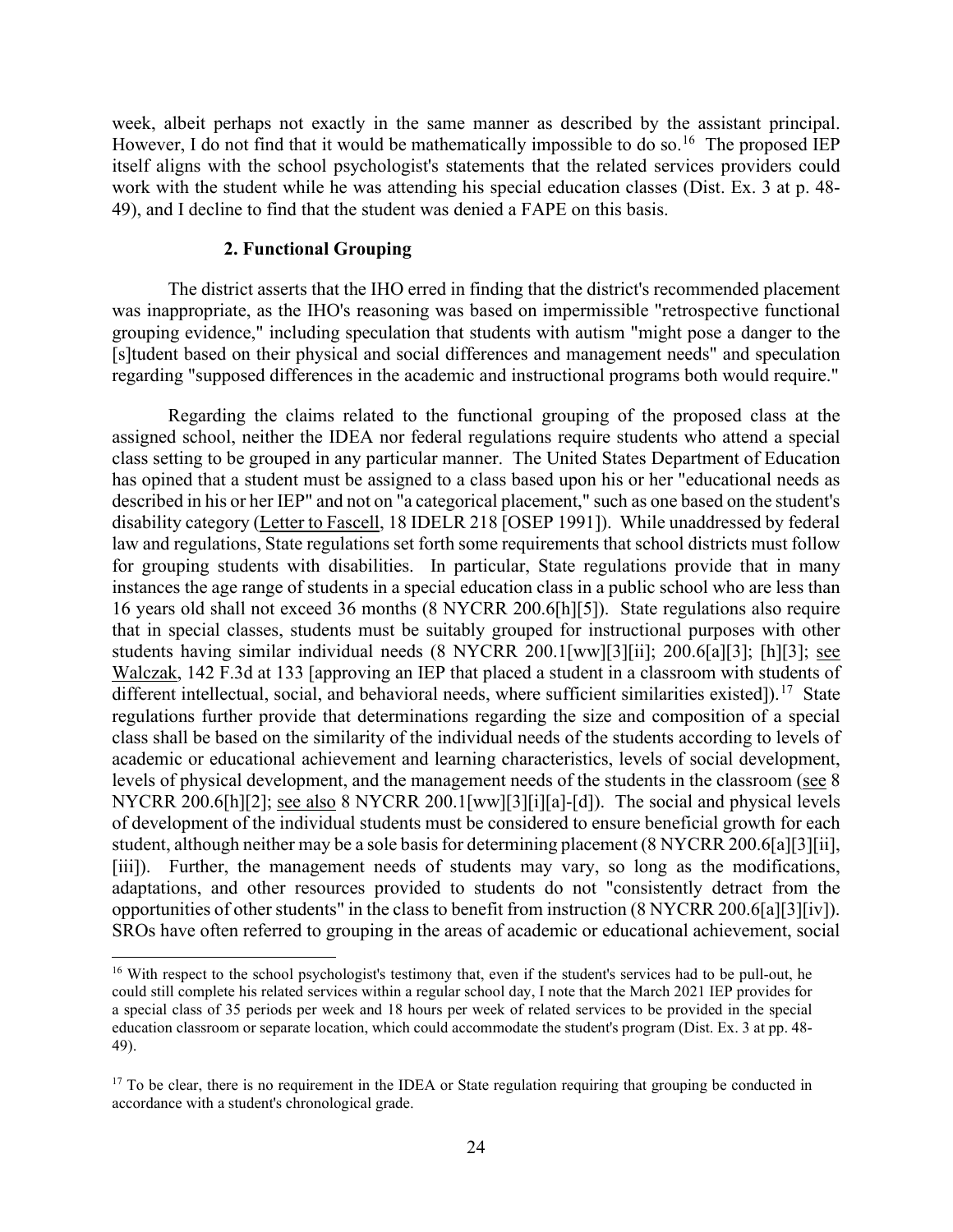development, physical development, and management needs collectively as "functional grouping" to distinguish that set of requirements from grouping in accordance with age ranges (see, e.g., Application of a Student with a Disability, Appeal No. 17-026).

 deficiencies in functional grouping when a student has not yet attended the proposed classroom at R.E., 694 F.3d at 195). Various district courts have followed this precedent post <u>M.O.</u> (G.S. v. Here, the student never attended the assigned public school site, under the proposed IEP and he was unilaterally placed at iBrain for the 2021-22 school year. Therefore, any claim that the student would have been inappropriately grouped is impermissibly speculative. Indeed, issue tend to be speculative in nature (J.C. v New York City Dep't of Educ., 643 Fed.App'x 31, 33 [2d Cir. March 16, 2016] [finding that "grouping evidence is not the kind of non-speculative retrospective evidence that is permissible under M.O." where the school possessed the capacity to provide an appropriate grouping for the student, and plaintiffs' challenge is best understood as "[s]peculation that the school district [would] not [have] adequately adhere[d] to the IEP"], quoting New York City Dep't of Educ., 2016 WL 5107039, at \*15 [S.D.N.Y. Sept. 19, 2016] [same]; L.C. v. New York City Dep't of Educ., 2016 WL 4690411, at \*4 [S.D.N.Y. Sept. 6, 2016] ["Any speculation about which students [the student] would have been grouped with had he attended [the proposed placement] is just that—speculation. And speculation is not a sufficient basis for a prospective challenge to a proposed school placement"], citing M.O., 793 F.3d at 245).

Although the student was not placed at the assigned public school site due to the parents' unilateral placement at iBrain and I find that the parents' argument regarding functional grouping is impermissibly speculative, I will the review evidence in the hearing record regarding functional grouping for the sake of thoroughness. In this case, the evidence in the hearing record does not support the IHO's conclusion that the school was incapable of appropriately grouping the student.

 assistant principal testified with respect to whether there was a 6:1+1 class available for the student and five of those would have been in the student's age range" (Tr. p. 58). With respect to the behavioral management paraprofessional, and the "majority" of whom were ambulatory (Tr. pp. The assistant principal testified as to the school's ability to implement the program recommended in the March 2021 IEP with respect to class grouping (Tr. pp. 54-76). Initially, the in the 2021-22 school year, stating that there were "at the start of this school year, 13 total classes, parents' specific assertions, regarding the other students in the class being classified with autism and ambulatory, the assistant principal testified that the "majority of the students in [their] 6:1:1 program [we]re students on the autism spectrum" with a "range of cognitive impairments, and speech impairments, and other behavioral considerations," some of whom were assigned a 61-63).

 In finding that the student would not have been appropriately grouped, the IHO relied IEE (IHO Decision at pp. 12-13).<sup>[18](#page-24-0)</sup> The neuropsychologist testified that "a traditional 6:1:1 class heavily on the opinion of the neuropsychologist who conducted the June 2021 neuropsychological

<span id="page-24-0"></span> grouping the student in a class with students with autism (IHO Decision at pp. 7, 12-13). The IHO did not err in <sup>18</sup> On appeal, the district argues that IHO erred in admitting the June 2021 neuropsychological IEE into evidence as the parents failed to provide it to the district prior to the CSE meetings at issue; however, the IHO only relied upon the June 2021 neuropsychological IEE, as well as the testimony of the neuropsychologist, in making her determination that the assigned public school site was not appropriate because of safety concerns related to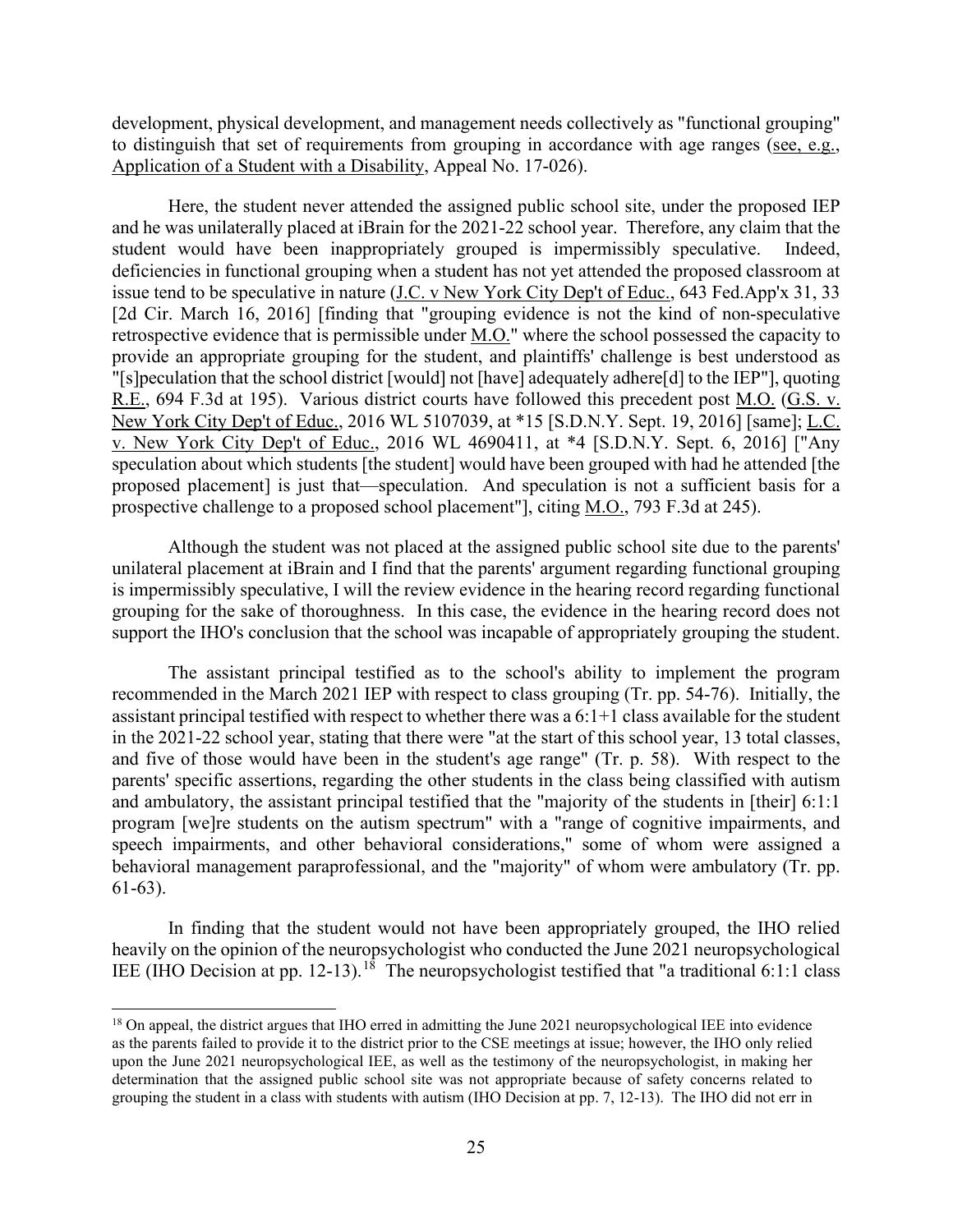spectrum" but opined that the student's "academic learning, cognitive profile [wa]s vastly different from that of the children" who she had observed in district 6:1+1 special classes (Tr. pp. 134-35). different type of instruction than children who have brain injuries" (Tr. pp. 150-51). Additionally, as noted by the IHO, the neuropsychologist testified as to her "concerns for [the student's] physical tend to have stereotyped movements[, and] . . . . oftentimes have maladaptive or disruptive because [the student] d[id]n't have the sort of safety awareness[,] . . . torso control[,] . . . spatial or. . . processing speed to be able to get himself out of a situation if he was in some physical risk" within a D75 setting, can be really appropriate for a lot of kids, particularly if they're on the autism The neuropsychologist further testified that "children who are on the autism spectrum require a safety within that setting, given that he has very little gross motor control" (Tr. p. 135; see IHO Decision at p. 12). She indicated that "there could be potential dangers within a traditional  $6:1[+1]$ class in a D75, because children who have autism, and particularly those who are severely autistic, behaviors in the classroom (Tr. p. 135). Therefore, she indicated there was "a safety issue there (Tr. pp. 135-36).

 However, as noted by the district, the neuropsychologist also testified that she had not visited the proposed classroom or school site in this case and had no specific information regarding the students in the proposed class, nor had she visited iBrain (see Tr. pp. 136, 137-38, 139). Nor was there any testimony by the assistant principal that the proposed school site would be unable to implement the student's IEP based on safety concerns or instructional needs (Tr. pp. 54-76).

 that the public school site is "factually incapable" of implementing the IEP. The evidence does district's assignment of the student to a public school site. Additionally, the testimony of the not conduct an observation of the proposed classroom or of this student (Tr. pp. 134- 139). assigned school would have been capable of implementing the March 2021 IEP with an While the parents are free to choose private schooling like iBrain in which all of the children in the classroom are very similar, overall this is not a case in which the evidence shows not support the IHO's finding that the assigned school was not an appropriate placement and would not have been able to implement the March 2021 IEP. The parents objections to the classification of other students with autism or the fact that the other students were ambulatory are subjective and speculative and do not support a conclusion that the school lacked the capacity to implement the student's IEP, and therefore constitute an impermissible attempt to enact a parental veto over the neuropsychologist who conducted the June 2021 neuropsychological evaluation as to the appropriateness of grouping the student in a class with students with autism was entirely speculative as the neuropsychologist had no specific information regarding the students in the proposed class (see Tr. pp. 136-138). To the contrary I find that the testimony of the neuropsychologist is rife with generalizations and unsupported hypotheticals about other classrooms, different years, and safety concerns, and stereotypes of students with different disability classifications, which are particularly unconvincing given that the neuropsychologist did Accordingly, based on the above, the district presented sufficient evidence to show that the appropriate functional grouping.

admitting the evaluation for the purposes of considering the expert opinion of the neuropsychologist; however, the opinion should have been accorded little probative weight as discussed herein.